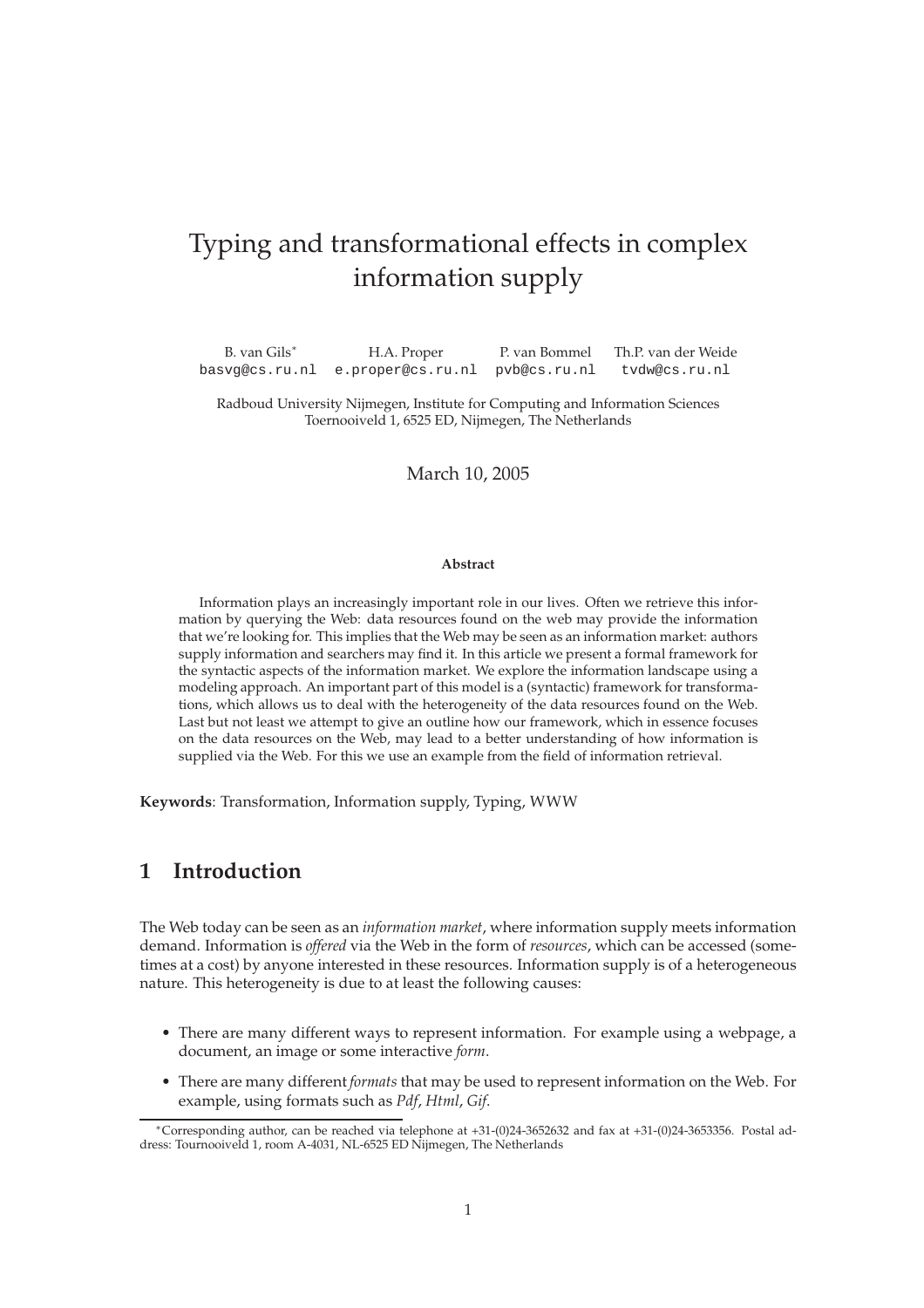The following example illustrates this heterogeneity. Imagine yourselves browsing the Web using a PDA which is connected to the internet by way of a mobile-phone connection. You are on your way to an important meeting with stockholders of your company and need some last minute information on the price of your stock and that of your most important competitors. Using your favorite search engine you find a large spreadsheet with not only the latest stock price, but also their respective history, several graphs and predictions for the near future. In itself, this is a very useful resource. However, several problems occur at this point. First of all, the document is rather large which is inconvenient because you are on a slow (and possibly buggy) connection. Secondly, it may be that your PDA does not have the proper software to view this spreadsheet. Last but not least, you may not have the time to study a complex spreadsheet, hence the form of the resource is off too. This kind of heterogeneity of information supply is likely to cause problems in a retrieval setting, whenever there is a mismatch between the user's wishes on the one hand and the actual form and/or format in which the resources are available on the other hand. In order to investigate the problem area more closely we have developed a conceptual model for information supply (Gils et al., 2003a; Gils et al., 2003b).

In this paper we focus on transformations. Transformations play an important role in several areas. Two main application areas are recognized as follows (see also (Lammel, 2004)). On the one hand, transformations are essential in system development in general, and in transformational specification strategies in particular. On the other hand, when a system has been developed and is being used in a practical context, particular user objects may be available in a heterogeneous environment only (e.g. documents in the context of the WWW). This introduces the need for appropriate transformations.

We hypothesize that having a set of appropriate transformations available, which may be applied automatically by the search infrastructure, will improve upon the current situation. The transformations we refer to here, are transformations of web resources in general; we do not limit ourselves to database transformations (see e.g. our earlier work on transformations in (Bommel et al., 1994; Proper, 1997)). In terms of (Ullman, 1989), the set of resources available on the web can be seen as a (large!) *extensional* database. Use of transformations yields a practically infinite *intensional* database. The *extensional* web thus consists of the resources that are directly available, whereas the *intensional* web also includes the resources that can be derived from the former resources using transformations. As a result, searchers are no longer limited to the *extensional web* when selecting resources. The resources from the much larger *intensional web* can be selected as well.

Resources from the *extensional* web may exhibit several properties of interest, such as its file type and file size, relations to other resources, etc. These properties will be affected by the transformations by which the *intensional* web is be derived from the *intensional* web. In this article, we therefore have a particular interest in the effects that these transformations may (and are desired to have) on the resources.

As most practical sets of transformations of resources can be applied repeatedly, the *intensional* web is practically infinite. This makes that searching can only be done practically if branch-andbound like optimization strategies are used to reduce search space. We will present a search strategy based that is essentially based on a push-down selection strategy as used in database query optimization (Ullman, 1989):

- First select the resources from the *extensional* web that are topically relevant.
- Use transformations to increase the aptness of the resources.

In selecting topically relevant resources from the *extensional* web, we should aim for a high recall. In other words, it is much less desired to miss potentially relevant resources than it is to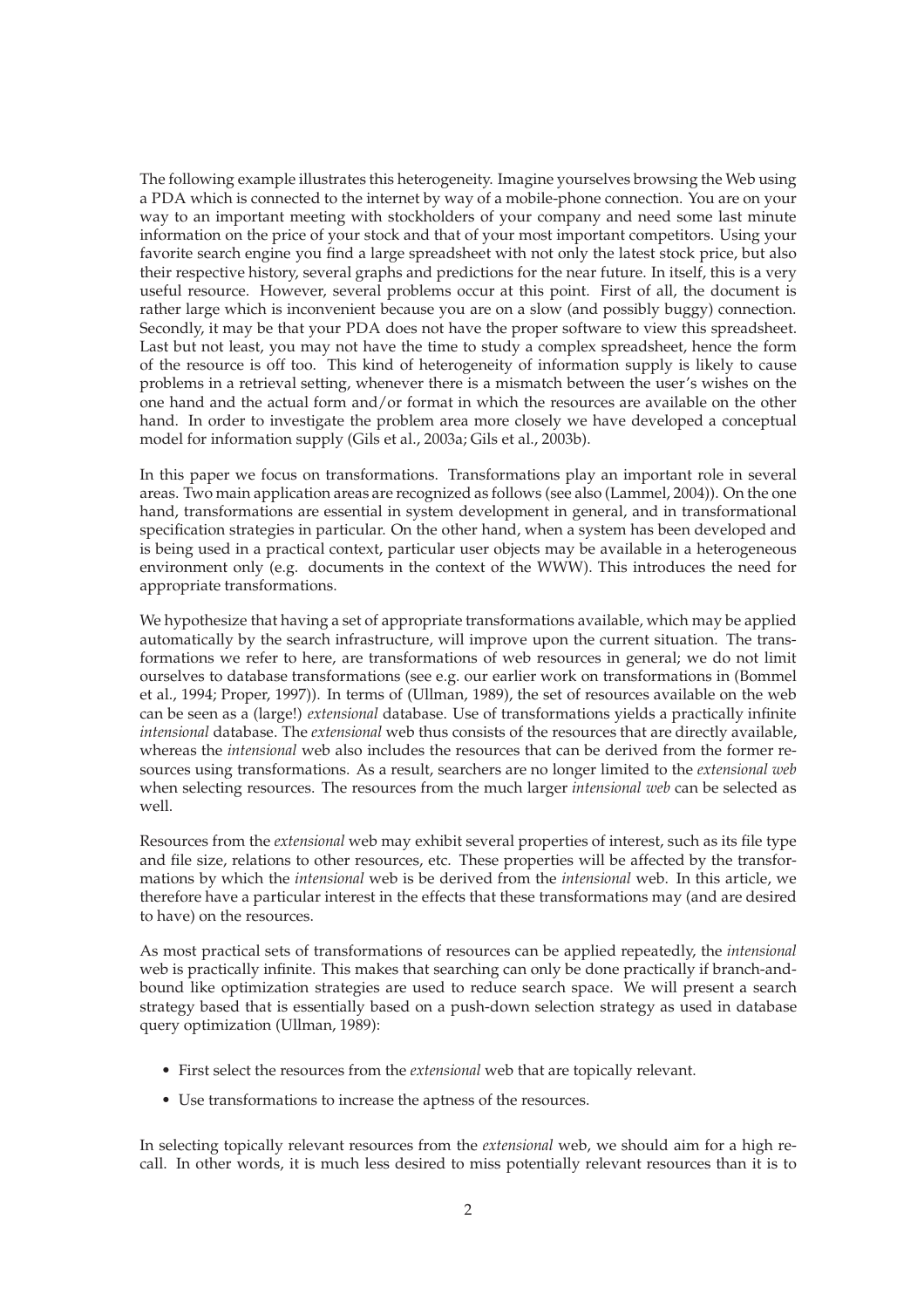include irrelevant ones. The final selection on topical relevance can still be made at a later stage. This initial selection yields a more workable set of resources, upon which transformations can be applied that tailor the available resources to the specific requirements of the searcher. In other words, the transformations are used to increase the *aptness* of the resources (Gils et al., 2003a). The example given above, already eluded to the fact that *aptness* involves more criteria than just topical relevance.

Several approaches to the study and application of transformations are found in the literature. An important line of research deals with graph transformation, where transformations are defined in terms of rules applied to a source (or parent) graph, resulting in a target (or child) graph. An overview is presented in (Andries et al., 1999). Other lines of research focus on specific application domains, such as bibliographic applications (e.g. (Al-Mishwat, 2000) and biological applications (e.g. (Yang et al., 2005)).

The main contributions of this article are twofold. We start by refining our original conceptual model (Gils et al., 2003a; Gils et al., 2003b) with a distinction between *resource space* (defining the expanse of possible resources) and a *resource base* (representing the set of resources that are available for retrieval at some point in time), we then extend our model with a *typing mechanism*. This typing mechanism is a prerequisite for the second contribution: a formal model for transformations in the information market. In (Gils and Schabell, 2003) we have presented a retrieval architecture that uses transformations.

The remainder of this article is therefore organized as follows: we start by introducing our model for information supply in Section 2. In Section 3 we formalize the (relevant) parts of this model. A more elaborate overview is presented in (Gils et al., 2003a). Section 4 formally introduces the typing mechanism that we use in our model. This typing mechanism is also the basis for Section 5 in which we discuss transformations in detail, whereas we discuss the effects of transformations in Section 6. Last but not least, in Section 7 we show how transformations can be used in practice. In Section 8 we present our conclusions.

## **2 The model**

We present our model in two steps. We start out by informally introducing our model after which we constrain it by presenting its formal properties in Section 3.

Our model of information supply is based on the distinction between data and information. The entities found on the Web, which can be identified by means of a URI (Berners-Lee, 1994), are *data resources*. These data resources are information, if and only if they are relevant with regard to a given information need as it is harbored by some user. Data resources may, at least partially, convey the same information for some information need. Hence, we define *information resources* to be the abstract entities that make up information supply. Each information resource has at least one data resource associated to it. Consider for example the situation in which we have two data resources: the painting Mona Lisa, and a very detailed description of this painting. Both adhere to the same information resource in the sense that a person seeking for information on *the Mona Lisa* will consider both to be relevant.

In a way, data resources *implement* information resources; a notion similar to that reported in e.g. (Feng et al., 2001) where facts in the document subspace are considered to be proof for hypotheses in the knowledge subspace. Note that each data resource may implement the information resource in a different way. One data resource may be a graphical representation of an information resource whereas another data resource may be a textual representation of the same information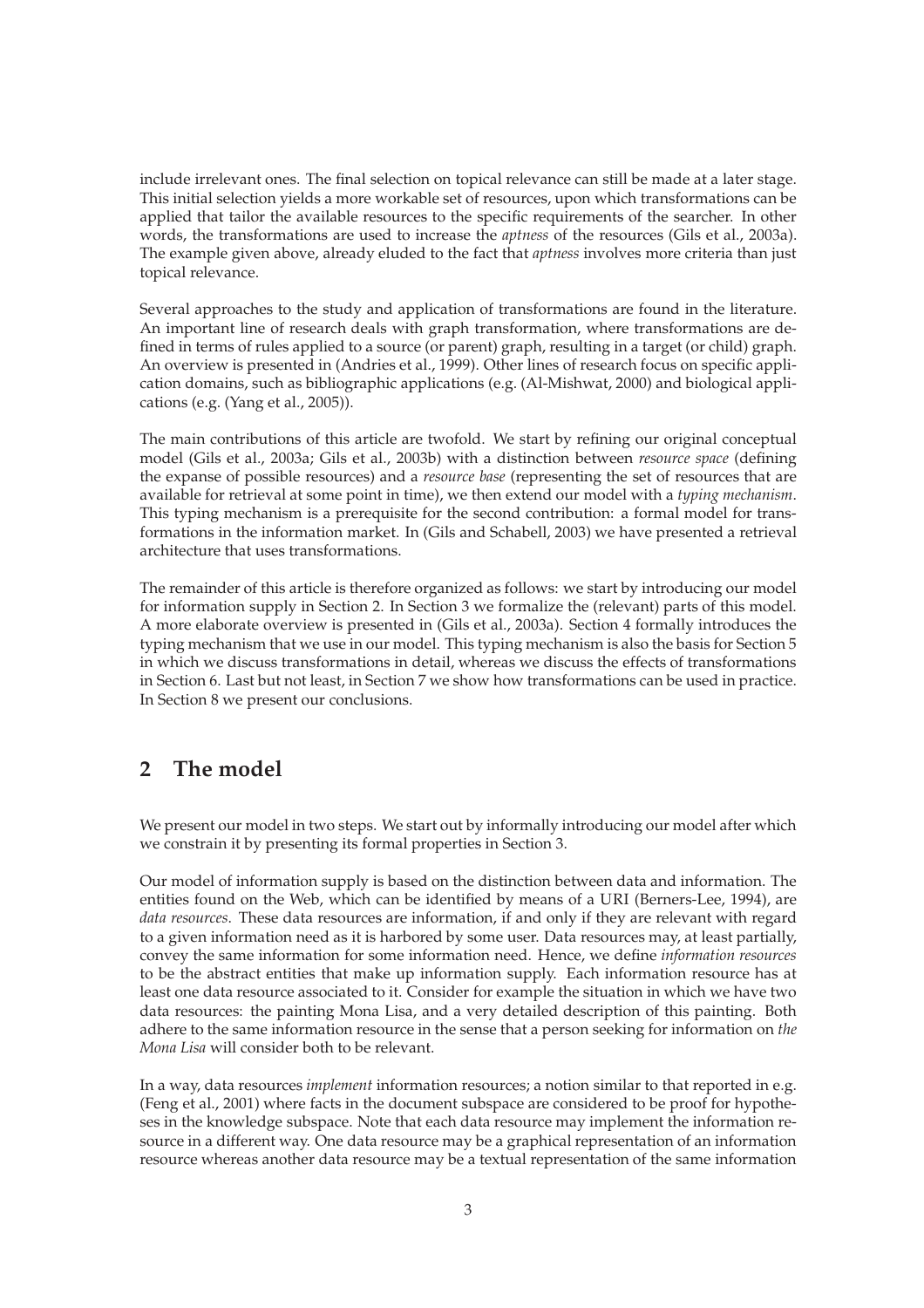resource. We define a *representation* to be the combination of a data resource and an information resource, and a *representation type* to indicate exactly how this data resource implements the information resource it is associated to. Examples of representation types are: *Full-content*, *Abstract*, *Keyword-list*, *Extract*, *Audio-only* etcetera.

As an example, consider the information resource called Mona Lisa which has two data resources associated to it. One of these resources is a photograph of this famous painting whereas another may be a very detailed description of the Mona Lisa. For the former data resource the representation type would be *Graphical full-content* whereas the other would have representation type *Description*.

As mentioned before, many different types of data resources can be distinguished on the Web today, such as documents in different formats (*Html*, *Pdf*, etc.), databases and interactive Webservices. This is reflected in our model by the fact that each data resource has a *data resource type*. Furthermore, data resources may have several attributes such as a price or a measurement for its quality. Such attributes can be defined in terms of an *attribute type* and the actual value that a data resource has for this given attribute type.

Last but not least, data resources can be interrelated. The most prominent example of this interrelatedness on the Web is the notion of *hyperlinks* (Conklin, 1987; Bush, 1945), but other types of relations between data resources exist as well. Examples are: an image may be *part of* a webpage and a scientific article may *refer to* other articles.

The following summarizes our model:

- Information Resources have at least one Data Resource associated to them;
- A Representation denotes the unique combination of an Information Resource and a Data Resource;
- Representations have at least one Representation Type;
- Data Resources have at least one Data Resource Type;
- Data Resources are related via Relations with a source and a destination;
- Relations have at least one Relation Type;
- Data Resources may have attributed values which are typed;
- An Attribute denotes the combination of a Data Resource and a Data Value;
- Attributes have at least one Attribute Type.

## **3 Formalization of resource space**

#### **3.1 Resource space**

As discussed in the previous sections, *resource space* consists of two types of resources: *information resources* and *data resources*. Information resources form an abstract landscape presenting the "semantics; the "things we know something about". Data resources, on the other hand, are information that is physically stored in one way or the other. The *representations* relation, as discussed above, forms a bridge between these two worlds. Furthermore, in the data resource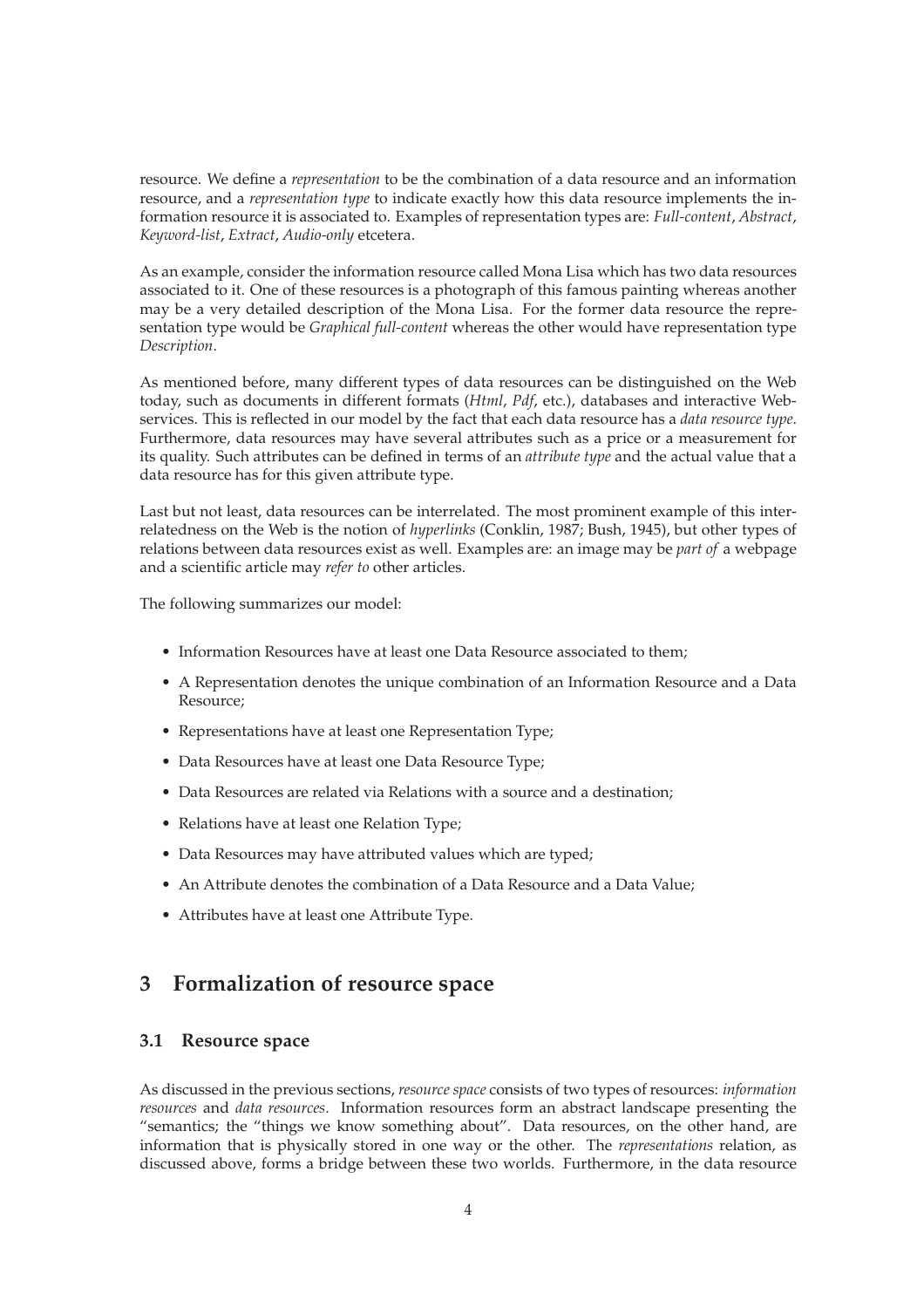world we distinguish two types of connections: *attributions*, which couple a data value to a data resource, and *relations* between data resources. Figure 1 illustrates the concepts that we use to model resource space<sup>1</sup>. Note that some of the concepts (such as *resource element* and *accessor*) have not yet been defined in the information overview in the previous section. The main purpose of this figure is to provide the reader with a graphical overview of the model throughout the discussion of its formalization in the remainder of this section. Formally, the basic concepts of



Figure 1: Concepts in resource space

our model are: information resources, representations, data resources, attributions and relations. These basic concepts are represented by the following sets:

| information resources: $\mathcal{IR}$   representations: $\mathcal{RP}$ |                  |  |
|-------------------------------------------------------------------------|------------------|--|
| data resources: $\mathcal{DR}$                                          | attributions: AT |  |
| data values: $\mathcal{D}V$                                             | relations: RL    |  |

Because we consider these to be elementary these sets must be disjoint:

**Axiom 1 (Disjoint Base Sets)** IR, DR, DV, RP, RP AT , RL are disjoint sets

Collectively, the data values and data resources are referred to as data elements:

$$
\mathcal{DL} \ \triangleq \ \mathcal{DR} \cup \mathcal{DV}
$$

Attributions connect data values to their respective data resources, and relations are used to interconnect data resources. Hence, attributions and relations form all possible *connections* between

<sup>&</sup>lt;sup>1</sup>The figure uses the *object role modeling* (ORM) notation. The reader is referred to (Halpin, 1995; Hofstede and Weide, 1993) for details.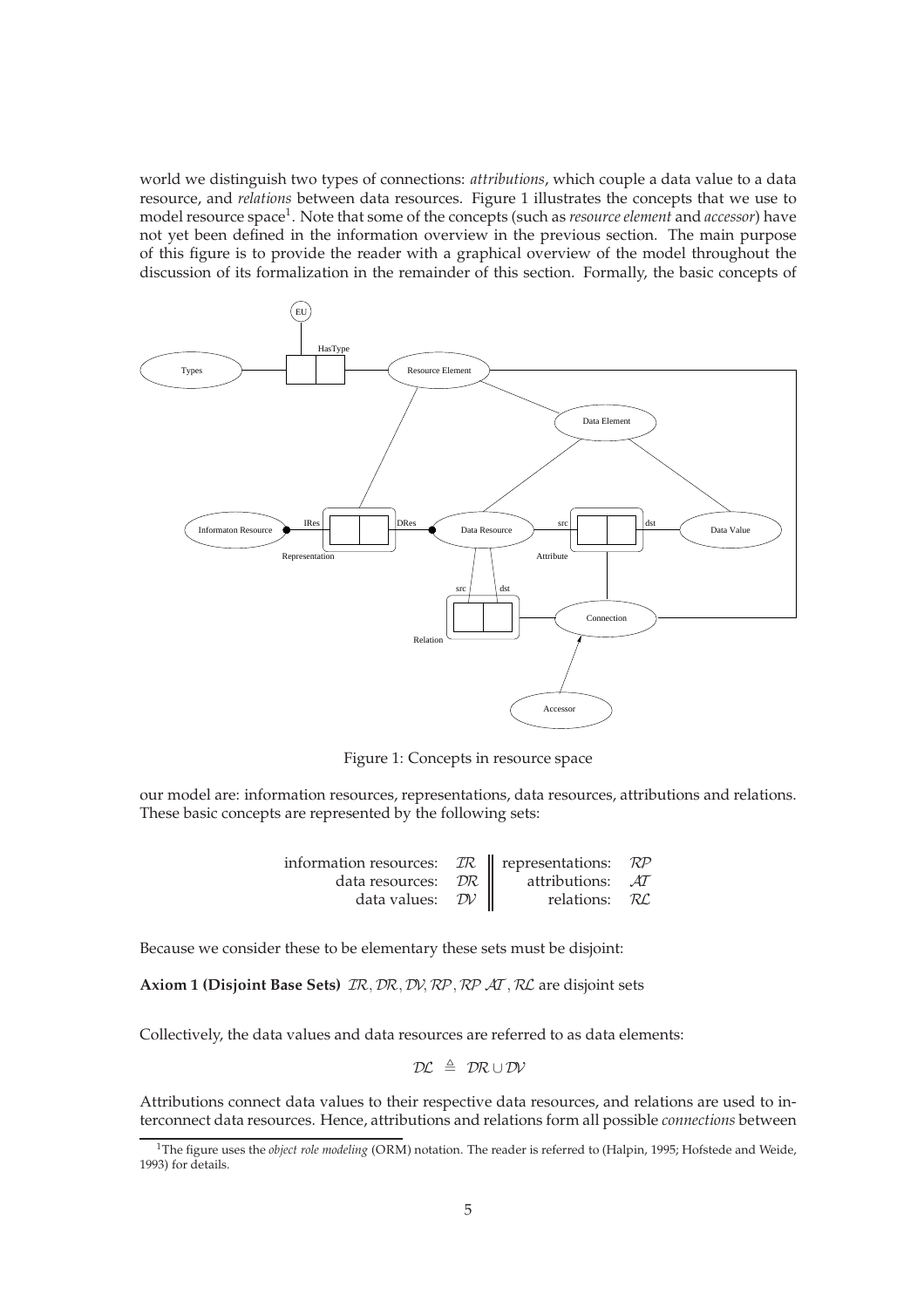the data elements. Let  $\mathcal{CN}$  be the set of all these connections:

$$
\mathcal{CN} \ \triangleq \ \mathcal{RL} \cup \mathcal{AT}
$$

Connections can be used to construct *complex data elements*. The intuition is that complex elements can be created by connecting them. A characteristic of complex objects is that their existence depends on the composing data elements, similar to the notion of *aggregation* in modeling languages such as UML (See e.g. (Booch et al., 1999)). This mechanism for creating complex data elements is further elaborated in Section 4.2. The following examples exemplify the main idea: A *Zip*-file consisting of a number of *PostScript* files, is a complex element (a complex data resource, to be precise). An office document containing embedded objects, such as a diagram and tables, is a complex element as well. The connections that are used to *construct* complex data elements are referred to as *accessors*; they provide *access* to the constituent elements of a complex element. Let  $AC \subseteq CN$  be the set of accessors in resource space. Accessors can be thought of as handles which provide access to the data elements that were used to create complex elements. For example, a *Zip*-file may be regarded as having an accessor (with type *Payload*), which offers access to the files that were used to create this specific *Zip* archive.

Note that not *all* connections in a complex instance have to be accessors. It is, for example, quite possible to store two *Html* files in a *Zip* file that *refer* to each other.

The sources and destinations of connections between data elements are yielded by the functions Src, Dst :  $\mathcal{CN} \rightarrow \mathcal{DL}$  respectively. As an abbreviation we introduce:

$$
\begin{array}{rcl} s \stackrel{c}{\leadsto} d & \triangleq & \mathsf{Src}(c) = s \land \mathsf{Dst}(c) = d \\ s \leadsto d & \triangleq & \exists_c \, [s \stackrel{c}{\leadsto} d] \end{array}
$$

For example, a. zip  $\rightsquigarrow$  b.doc denotes the fact that a. zip and b.doc are related via some relation, the document is part of the *Zip* archive. Another example is x.html  $\sim$  *UTF-8*, which denotes that x.html uses the *UTF-8* encoding.

Since Src and Dst are total functions it follows that for each connection  $c \in \mathcal{CN}$  its source and destination can not be void:

**Corollary 1** 
$$
c \in \mathcal{CN} \implies \exists_{e_1,e_2 \in \mathcal{DL}} [e_1 \stackrel{c}{\leadsto} e_2]
$$

Connectors can not be connected to by yet other connectors. In other words, connectors cannot be nested:

**Lemma 1** 
$$
e_1 \stackrel{a}{\leadsto} e_2 \implies \{e_1, e_2\} \cap \mathcal{CN} = \emptyset
$$

**Proof:**

Let  $e_1 \stackrel{a}{\leadsto} e_2$ . From the definition of  $\leadsto$  we know that  $\text{Src}(a) = e_1 \land \text{Dst}(a) = e_2$ . From the definitions of Src and Dst we know that  $e_1, e_2 \in \mathcal{DL}$ . From Axiom 1 it now follows that  $e_1, e_2$  can not be members of  $\mathcal{CN}$  and thus that  $\{e_1, e_2\} \cap \mathcal{CN} = \emptyset$ 

 $\Box$ 

Recall that *relations* connect data resources to data resources and that *attributions* connect data resources to data values. Hence it follows that the source of a connection is always a data resource, that the destination of a relation is a data resource and that the destination of a attribution is a data value:

**Axiom 2 (Attributions)** 
$$
\forall_{a \in \mathcal{AT}} [\mathsf{Src}(a) \in \mathcal{DR} \land \mathsf{Dst}(a) \in \mathcal{DV}]
$$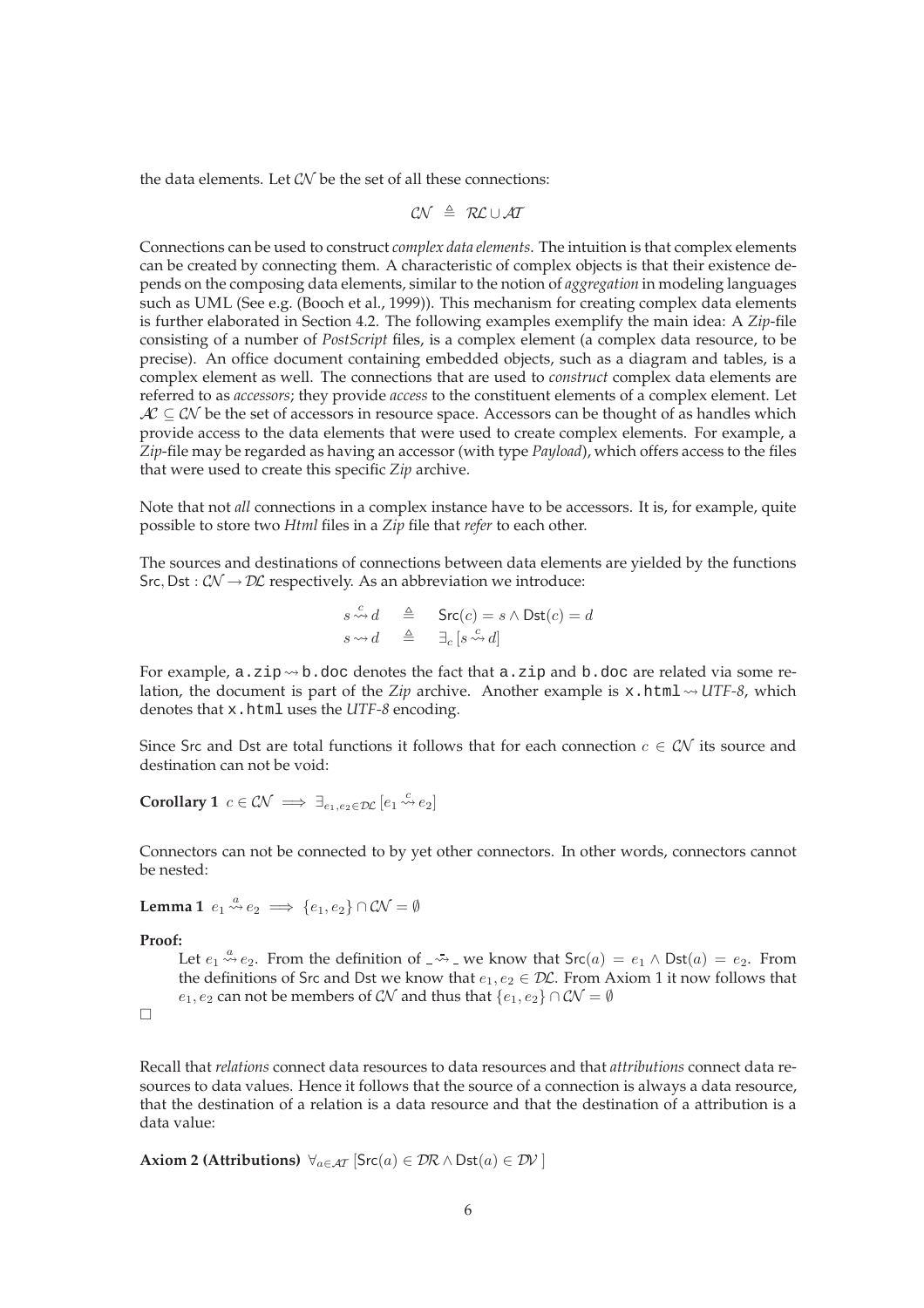**Axiom 3 (Relations)**  $\forall_{r \in \mathcal{RL}}$  [Src(a)  $\in \mathcal{DR} \wedge \text{Dst}(r) \in \mathcal{DR}$ ]

The construction of complex instances (by means of accessors) is restricted in the sense that cyclic behavior is forbidden: it is considered illegal if an instance  $a$  is used to construct  $b$  while at the same time  $b$  is used to construct  $a$ :

#### **Axiom 4 (Acyclic construction)**

The graph spanned by the relation R defined as  $e_1$  R $e_2 \triangleq \exists_{a \in \mathcal{A}} e_1 \stackrel{a}{\leadsto} e_2$  is acyclic.

Recall that a representation is the combination of an information resource and a data resource. They form the bridge between the abstract world of information resources and the concrete world of data resources. Hence we define IRes :  $\mathcal{RP} \rightarrow \mathcal{IR}$  to be a function yielding the information resource that is associated to a representation and DRes :  $\mathcal{RP} \to \mathcal{DR}$  to be a function providing the data resource associated to a representation.

Each information resource should have some representation and each data resource should be involved in some representation. The intuition is that each data resource is about at least one information resource (See for example (Huibers et al., 1996)):

**Axiom 5** IRes is a surjective function.

**Axiom 6** DRes is a surjective function.

In sum, we define resource space to be defined by the following signature:

 $\Sigma \triangleq \langle \text{TR}, \text{RP}, \text{DR}, \text{RL}, \text{AT}, \text{DN}, \text{AC}, \text{IRes}, \text{DRes}, \text{Src}, \text{Dst} \rangle$ 

This signature (as well as the above axioms) constrain the extra temporal population of resources; that is: every possible population at any point in time. The following section defines resource*base*. The importance of the distinction between these two is further explained in Section 4.5.

### **3.2 Resource base**

A resource base consists of those resources in resource space that are available at some moment in time. This set spans a sub-space of resource space. Given a resource space  $\Sigma$ , a resource base therefore essentially corresponds to a substructure of  $\Sigma$  that on itself forms a resource (sub)space as well. More formally, a resource base  $\Sigma_B$  is a sub-structure of  $\Sigma$ :

 $\Sigma_B \triangleq \langle \text{TR}_B, \text{RP}_B, \text{DR}_B, \text{RL}_B, \text{AT}_B, \text{DY}_B, \text{AC}_B, \text{IRes}_B, \text{DRes}_B, \text{Src}_B, \text{Dst}_B \rangle$ 

such that:

- the  $X_B \subset X$  for all the base sets,
- IRes<sub>B</sub>, DRes<sub>B</sub>, Src<sub>B</sub>, Dst<sub>B</sub> are restricted to the respective base sets,
- all the above discussed axioms apply to the sub-structure.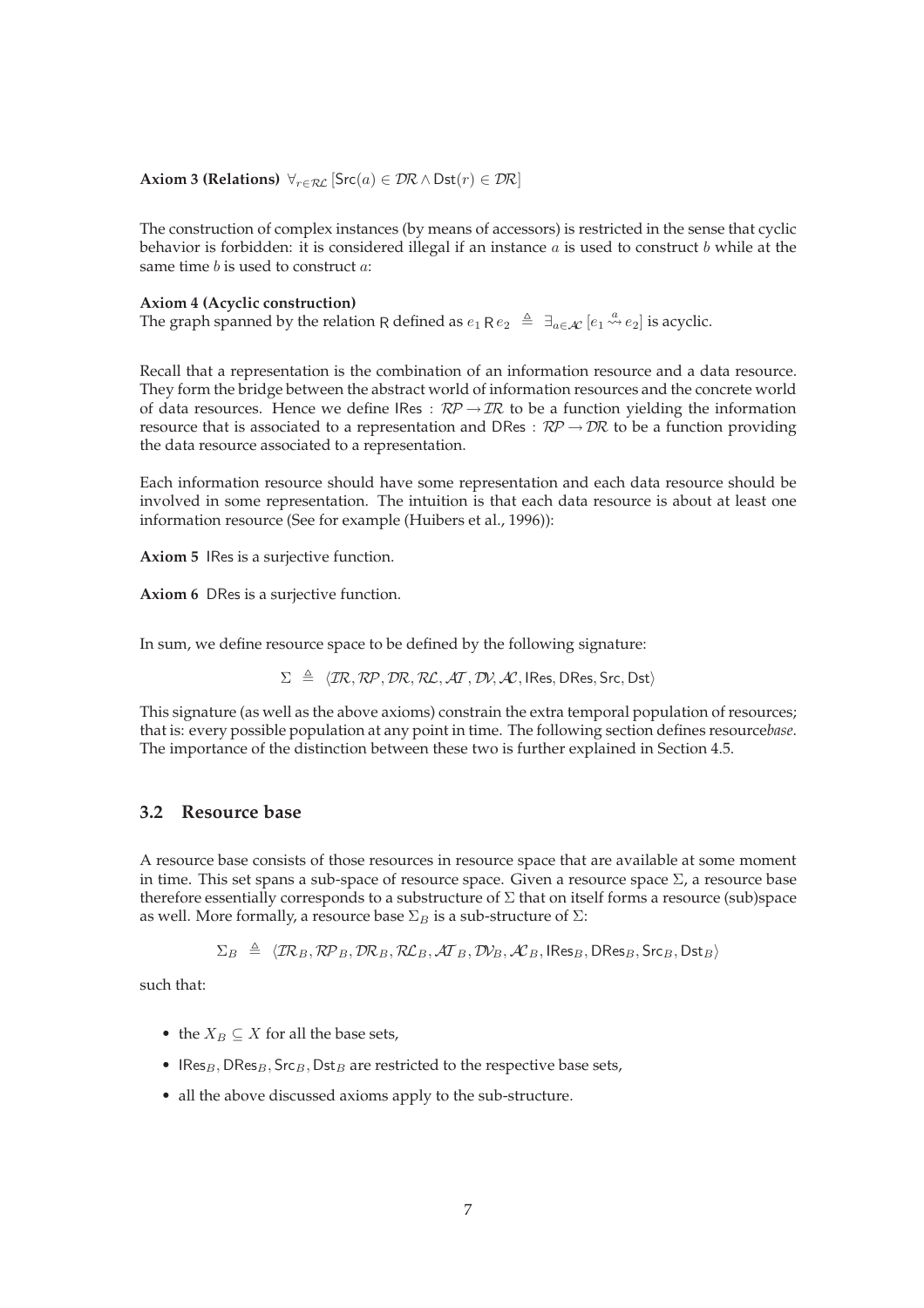## **4 Typing mechanism for descriptive elements**

Before we are able to discuss transformations on data resources, we first need to introduce a typing mechanism on resource space (and consequently any resource base within this space). This typing mechanism allows us to limit the applicability of transformations to specific types of resources. In this section we therefore aim to extend resource space  $\Sigma$  with a typing mechanism.

All elements in resource space are typed. Let  $R\mathcal{E}$  therefore be the set of all elements in resource space:

$$
\mathcal{R}\!\mathcal{E} \;\; \triangleq \;\; \mathcal{R}\!\mathcal{P}\cup\mathcal{D}\!\mathcal{R}\cup\mathcal{R}\!\mathcal{L}\cup\mathcal{A}\!\mathcal{T}\cup\mathcal{D}\!\mathcal{V}
$$

The *resource space elements* form the basis for a uniform typing mechanism.

Let TP to be the set of all types and HasType  $\subseteq$  RE  $\times$  TP be the relation for typing descriptive elements in our model. Our typing mechanism is inspired by *abstract data types* as introduced in e.g. (Goguen et al., 1977). This implies that we can perform operations on the instances of these types. Note that such a strategy can deal with both static as well as dynamic resources. For example, the approach as described in (Bruce and Wegner, 1990) actually uses many-sorted algebra's to formalize the behavior of objects as used in object-oriented approaches. In the case of data resources, examples of these operations/methods are:

- give me the first byte,
- give me the  $n'$ th character,
- (in the case of an *Xml* document) give me the first node in the *DOM*-tree.

In previous work we presented an example in which we showed how the type *Ascii* can be described by set of *Characters*, the set of *Integers*, the function len that gives the length of an *Ascii*string and a function char that gives the n'th character of an *Ascii*-string. See (Gils et al., 2003a) for details.

#### **4.1 Types and population**

Given some element from resource space, we can use HasType to determine the set of types of this element. For example, the types of a given file (a data resource) may be *Xml*, *Sgml* and *File* or, the type of a relation may be *Part of* or *Refers to*. Conversely, we can also determine the set of elements of a given type. Formally, we use the functions  $\tau$  and  $\pi$  respectively to yield these sets:

$$
\tau(e) \triangleq \{t \mid e \text{ HasType } t\} \qquad \pi(t) \triangleq \{e \mid e \text{ HasType } t\}
$$

These functions may be generalized to sets of elements and types respectively:

$$
\tau(E) \triangleq \bigcup_{e \in E} \tau(e) \qquad \pi(T) \triangleq \bigcup_{t \in T} \pi(t)
$$

If  $X \subseteq \mathcal{RE}$  is a set of resource elements, in particular one of the basic sets such as  $\mathcal{RP}$  and  $\mathcal{DR}$ , then we will abbreviate  $\tau(X)$  as  $X_{\tau}$ . The following example illustrates this. Let  $\mathcal{DR} = \{e_1, e_2, e_3\}$ be the set of all data resources such that  $e_1$  HasType  $t_1, e_2$  HasType  $t_2$  and  $e_3$  HasType  $t_2$ . Then  $\mathcal{D}\mathcal{R}_{\tau} = \tau(\mathcal{D}\mathcal{R}) = \{t_1, t_2\}.$ 

Using the definitions of  $\tau$  it follows that an element may have more than one type. An example from the domain of data resources illustrates this. Suppose that  $E = \{1 \text{ .htm}, 2 \text{ .cm1}\}$  such that 1.htm HasType *Html*, 1.htm HasType *Xml* and 2.xml HasType *Xml*. In this case  $\tau(E)$  = {*Html*, *Xml*}. We now have: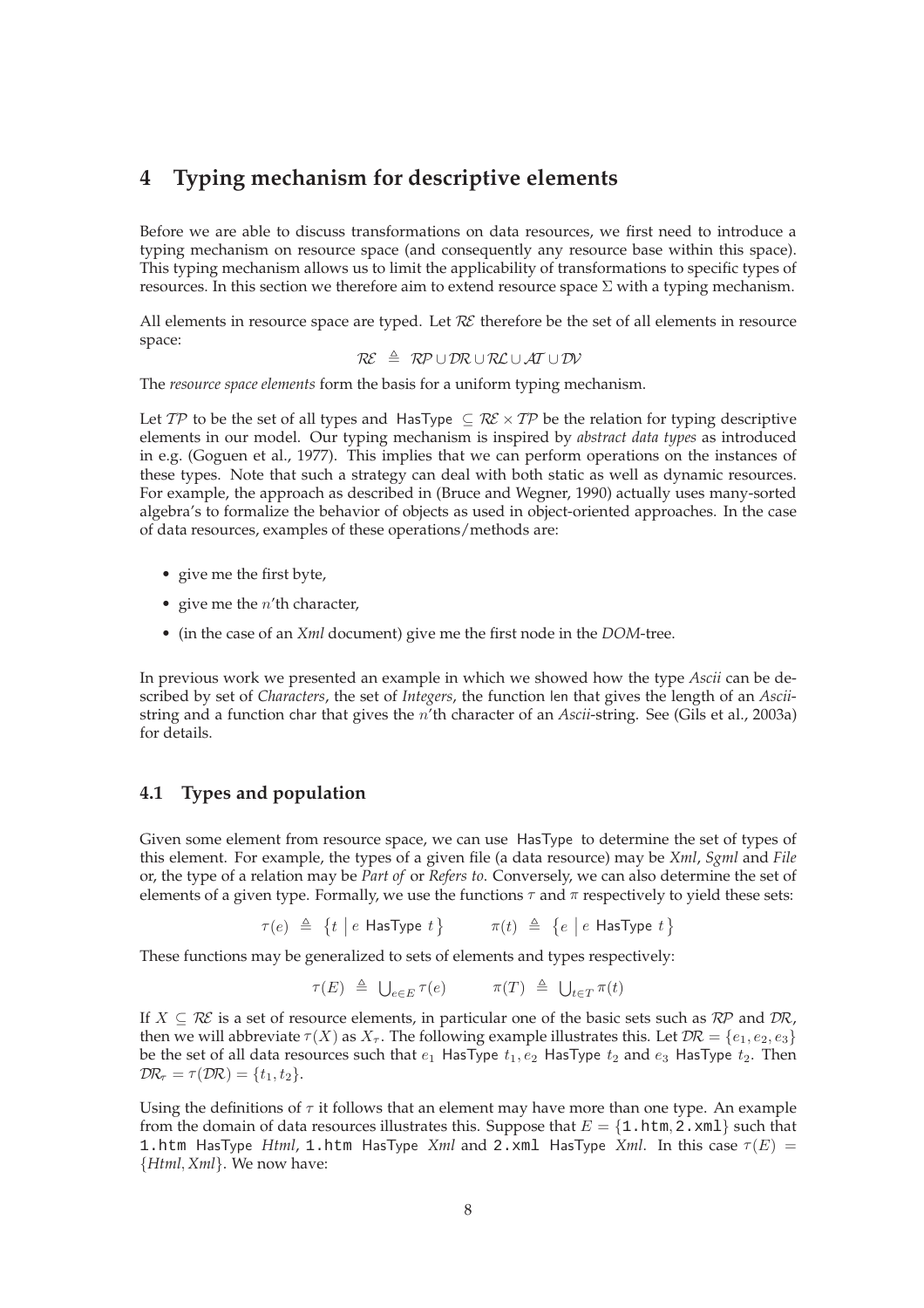```
\pi(Html) = \{1 \text{.html}\} \tau(\pi(Html)) = \{Html\}\pi(Xml) = \{1. \text{htm}, 2. \text{cm1}\} \tau(\pi(Xml)) = \{Html, Xml\}
```
This example also shows that  $\tau(\pi(Html)) \subset \tau(\pi(Xml))$ . We will get back to this when we discuss subtyping in Section 4.4.

We assume that all elements have a type:

```
Axiom 7 (Total typing) \tau(e) \neq \emptyset
```
Conversely, in our model we presume types to exist only when they have a population:

**Axiom 8 (Existential typing)**  $\pi(t) \neq \emptyset$ 

Note that the above two axioms refer to resource *space* and not to a specific resource base. If B is a resource base, then  $\pi(t) \cap B$  can quite well be empty. In resource *space*, however, it does not make sense to allow for types that can not have a population.

As a consequence we can now prove that an element is in the population of its type:

**Lemma 2**  $e \in \pi(\tau(e))$ 

#### **Proof:**

```
Let t \in \tau(e). Due to Axiom 7 we know that such a t exists. From the definition of \tau it follows
      that e HasType t. It also follows that e \in \pi(t). Since t \in \tau(e) we have e \in \pi(\tau(e)).
\Box
```
We can also prove that a type is in the type-set of its population:

**Lemma 3**  $t \in \tau(\pi(t))$ 

The proof of this follows that of Lemma 2. Two types are equal if their populations are equal. This axiom is of particular relevance for the definition of subtying in Section 4.4.

**Axiom 9 (Equal types)**  $\pi(s) = \pi(t) \implies s = t$ 

The partitioning of elements from resource space over  $\mathcal{RP}, \mathcal{DR}, \mathcal{D} \mathcal{V}, \mathcal{AT}, \mathcal{RL}$  should be obeyed by their types as well:

**Axiom 10 (Partitioning of types)**  $\mathcal{RP}_{\tau}$ ,  $\mathcal{DR}_{\tau}$ ,  $\mathcal{DR}_{\tau}$ ,  $\mathcal{RL}_{\tau}$ ,  $\mathcal{RL}_{\tau}$  form a partition of  $\mathcal{TP}$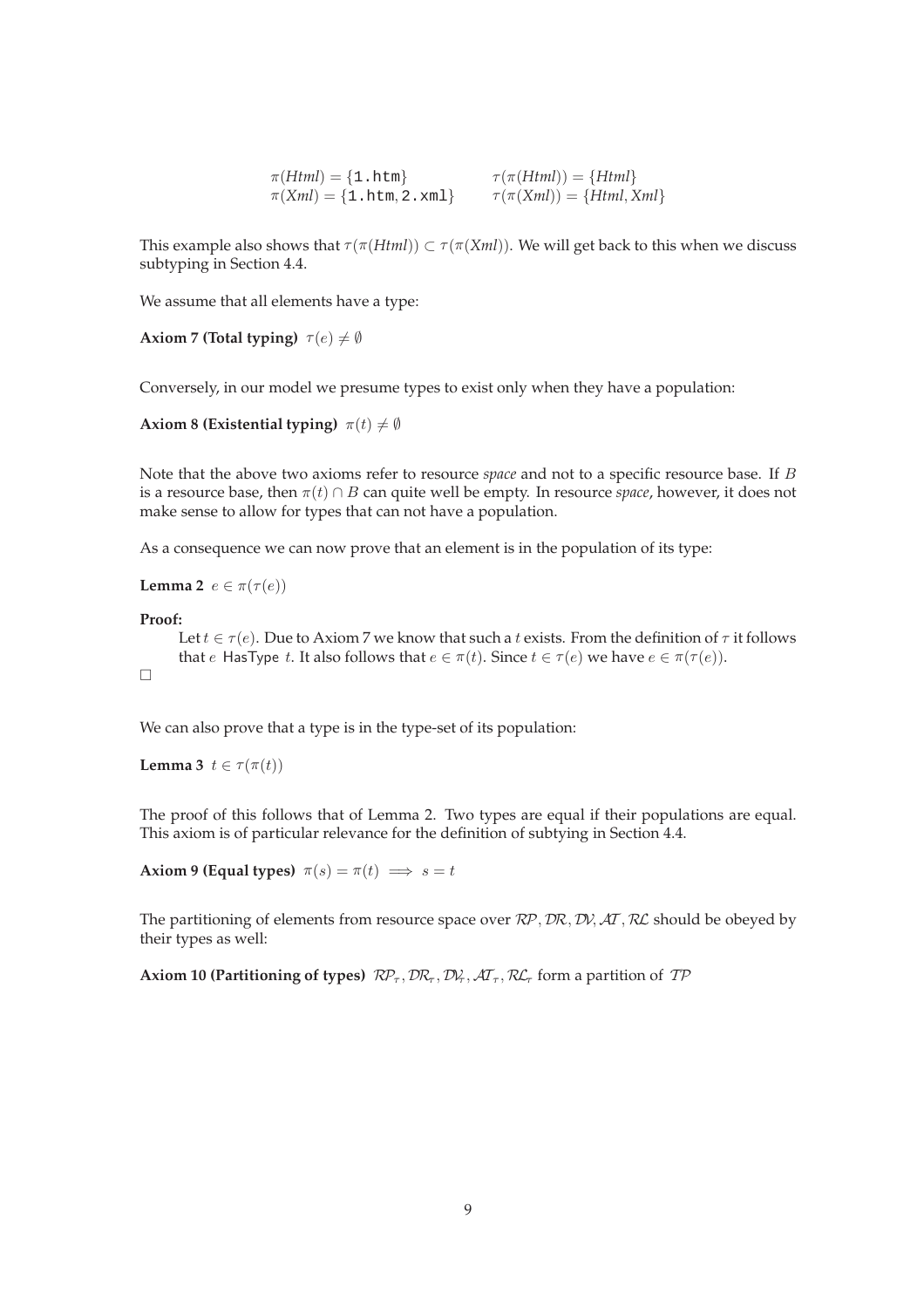### **4.2 Typing of connectors**

The sources and destinations of connectors  $(C\mathcal{N})$  should be reflected at the typing level as well. We can not, however, simply introduce a Src and Dst pendant at the type level. The reason for this is that a single connection type may provide connections between instances of different combinations of types. For example, both a *Zip*-file and a *Tar*-file may have a *Payload* (connector type!) consisting of *Pdf*-files. In one case, the connector type *Payload* connects between *Zip* and *Pdf* and in the other case between *TAR* and *Pdf*. As a result, there is no functional dependency (as e.g. created by the Src and Dst functions) between *connector types* and the underlying types that are connected.

The connections between elements of different types that can be made by a connector type, are therefore formally represented by the *relation*:

$$
T\rightarrow T\subseteq \mathcal{TP}\times \mathcal{CN}_\tau \times \mathcal{TP}
$$

If  $t_1$   $\stackrel{t}{\rightarrow}$   $t_2$ , then the intuition is that complex type  $t_1$  has, via connector type  $t$ , at its *base* the type t2. Note that not all types of resources, such as Zip*-file* and *Multi-part E-mail*, will have a *Payload*. For example, in the case of a type such as *Postal address* it does not make sense to attach it to a connector of type *Payload*. This kind of restriction can also be reflected at the typing level using the above relationship. The actual enforcement of this behavior on the instances, will be enforced by one of the axioms introduced below.

Since *types follow instances,* if  $t_1 \stackrel{t}{\rightarrow} t_2$  holds, then there must at least be some instances to make this true, the evidence for this observation:

Axiom 11 (Soundness of \_ → \_)  $t_1 \stackrel{t}{\rightarrow} t_2 \implies \exists_{e_1 \in \pi(t_1), a \in \pi(t), e_2 \in \pi(t_2)} \left[ e_1 \stackrel{a}{\leadsto} e_2 \right]$ 

Note that even though we already enforced total typing (Axiom 7), the above axiom is still needed. Due to total typing, if  $t_t \stackrel{t}{\to} t_2$  then  $\pi(t_1)$ ,  $\pi(t)$  and  $\pi(t_2)$  are all non-empty. There is however, no way to enforce there to be an instance of  $\pi(t)$  that actually bridges (provide evidence) between the populations of  $t_1$  and  $t_2$ .

To illustrate why the above axiom is needed, let  $t_1 = Zip$ ,  $t = Payload$  and  $t_2 = File$ , then  $t_1 \stackrel{t}{\rightarrow} t_2$ represents the fact that *Zip*-files have a payload consisting of files. Axiom 11 states, then, that at least one *Zip* file exists that has at least one file in its payload.

Conversely, if a connector a exists such that  $e_1 \stackrel{a}{\leadsto} e_2$ , then this must be reflected at the typing level. In other words, we know that the types of these instances behave as follows:

## Axiom 12 (Completeness of \_ → \_)  $e_1 \stackrel{a}{\leadsto} e_2 \implies \exists_{t_1 \in \tau(e_1), t \in \tau(a), t_2 \in \tau(e_2)} \left[t_1 \stackrel{t}{\to} t_2\right]$

Figure 2 illustrates this situation. For any given connector (e.g.  $a$  or  $b$ ) there must be instances attached to this connector such that both the connector and the elements it connects have the proper types. A direct result of Axiom 11, is that Lemma 1 can be translated to types as well. Simply put, if the types  $t_1$  and  $t_2$  are connected via a connection type  $t$ , then they can not be connection types themselves:

**Corollary 2 (No connector nesting)**  $t_1 \xrightarrow{t} t_2 \implies \{t_1, t_2\} \cap \mathcal{CN}_{\tau} = \emptyset$ 

For a given type, the set of connector types that are attached to it, can be determined by:

$$
\mathsf{Conn}(t_1) \triangleq \{t \mid \exists_{t_2} [t_1 \xrightarrow{t} t_2] \}
$$

To show the proper behavior of this relation we show that if two types have the same outbound connections then this must be reflected by the Conn relation. More formally: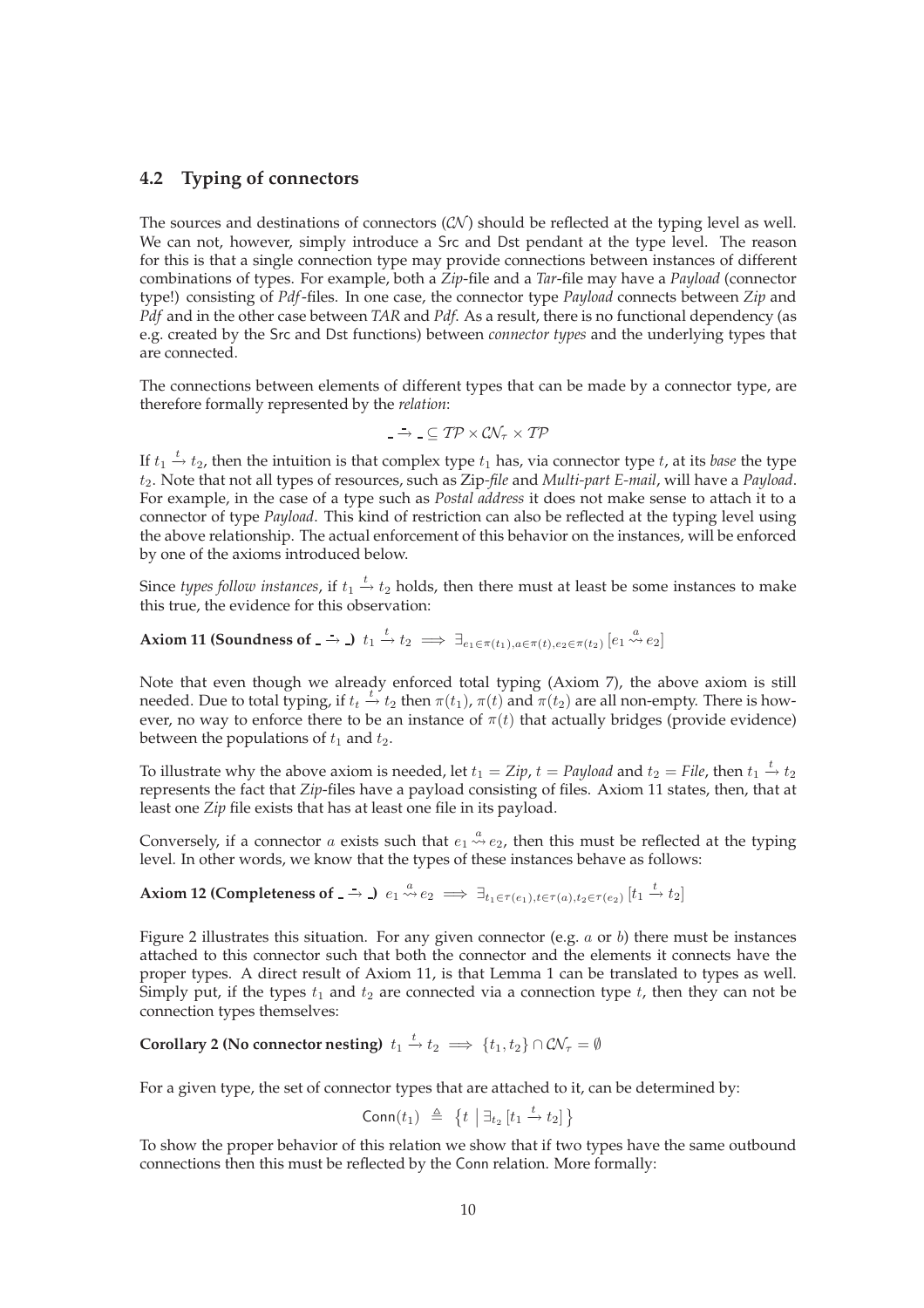

Figure 2: Behavior of connectors and their types

**Lemma 4**  $\forall_{u,t}$   $[s_1 \stackrel{u}{\rightarrow} t \Leftrightarrow s_2 \stackrel{u}{\rightarrow} t] \implies \text{Conn}(s_1) = \text{Conn}(s_2)$ **Proof:**

Let us suppose that  $\forall_{u,t}$   $[s_1 \xrightarrow{u} t \Leftrightarrow s_2 \xrightarrow{u} t]$ , then:

- $\subseteq$  Let  $u \in \text{Conn}(s_1)$ . From the definition of Conn it follows that there are  $u, t$  such that  $s_1 \stackrel{u}{\rightarrow} t$ . Under the assumption made it follows that  $s_2 \stackrel{u}{\rightarrow} t$ . From the definition of Conn it follows that  $u \in \text{Conn}(s_2)$
- ⊇ Due to the symmetry of ⇔, this follows from the above.

Therefore  $Conn(s_1) = Conn(s_2)$ 

 $\Box$ 

### **4.3 Complex data resources**

As mentioned before, some data resources can be regarded as being composed of other resource elements. In other words, some data resources may depend on the existence of other elements from resource space. For example, some data resource may be constructed in terms of other data resources, and/or it may have some data value associated to it as an attribute.

At the instance level, we already introduced a special class of connections, the accessors  $(A<sup>c</sup>)$ , to signify that a specific data resource should be regarded as being *composed* of other elements (Section 3.1). A special class of connection types are therefore the *accessor types*  $A_{\tau}^{\prime}$ . A complex type is a type that has an (outgoing) accessor type associated to it. The set of accessor types that are indeed associated to a type is defined as:

$$
Act(t) \triangleq \text{Conn}(t) \cap \mathcal{K}_{\tau}
$$

Using the definition of Act we can define the set of complex types to be:

$$
\mathcal{TP}_c \triangleq \{t \mid \mathsf{Act}(t) \neq \emptyset\}
$$

Since  $\mathcal{A}_{\tau}$  ⊆  $\mathcal{CN}_{\tau}$  we can show that the  $\overline{\cdot}$  → must behave properly for accessor types as well; similar to what we showed in Lemma 4.

**Corollary 3**  $\forall u, t [s_1 \stackrel{u}{\rightarrow} t \Leftrightarrow s_2 \stackrel{u}{\rightarrow} t] \implies \text{Act}(s_1) = \text{Act}(s_2)$ 

Thus far we have not associated any semantics to accessors and complex types in terms of their influence on a population in resource space. Complex instances are constructed by means of other instances. Instances of complex types should indeed be constructed by means of other instances. In other words, if an instance has a complex type then it must have at least one accessor with an instance at its base: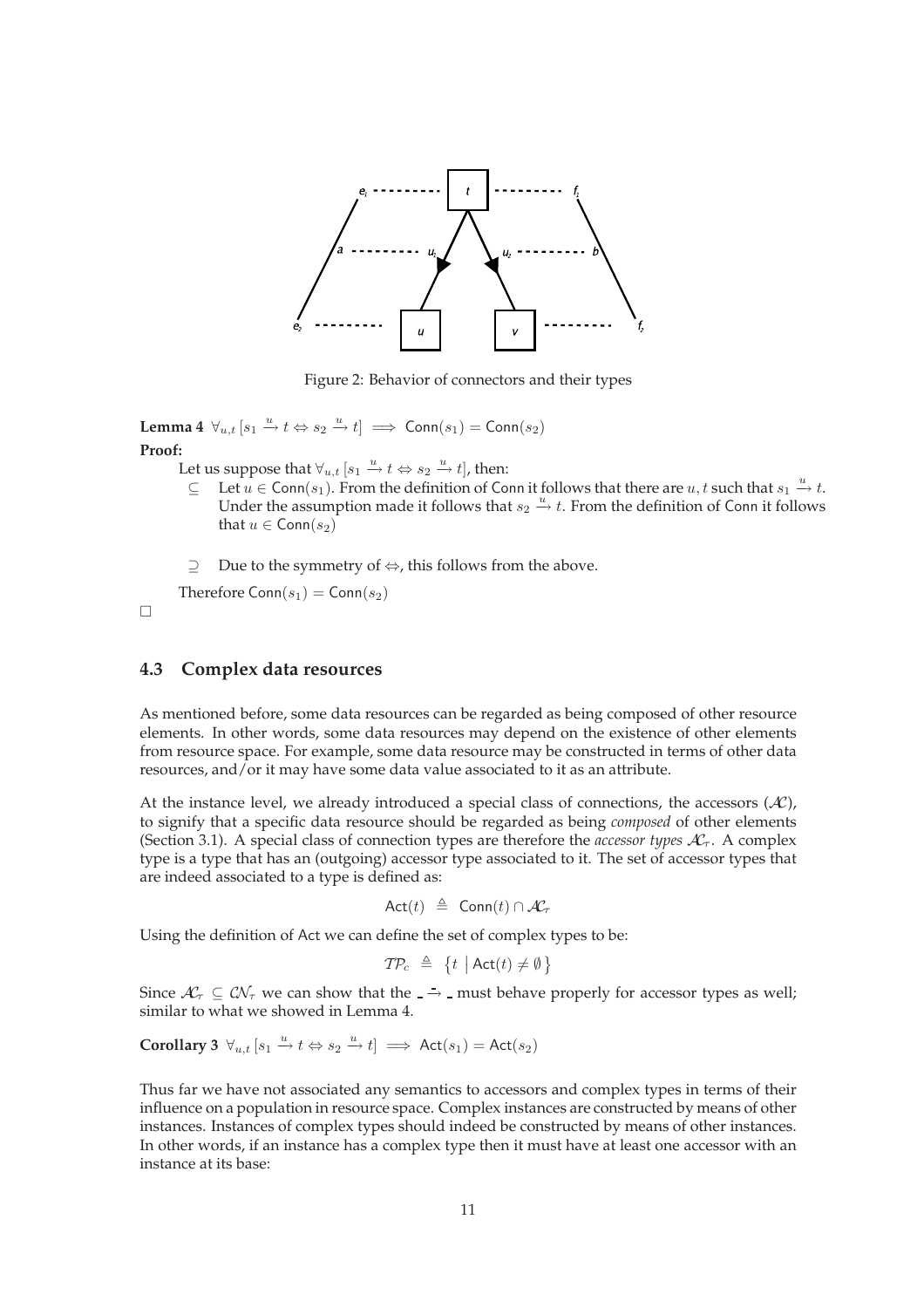Axiom 13 (Complex instances and accessors)  $e_1 \in \pi(\mathcal{TP}_c) \implies \exists_{a \in \mathcal{AC}, e_2} [e_1 \stackrel{a}{\leadsto} e_2]$ 

The definition of Act can be overloaded to include the instance level as follows:

$$
\mathsf{Act}(e) \triangleq \bigcup_{t \in \tau(e)} \mathsf{Act}(t)
$$

Note that it may be the case that some of the accessor types in an instance of a complex type are unused. For example, not every *Zip* file has a comment or a password associated to it.

As an example of how the accessor mechanism works in practice, consider the following example: suppose x.zip is a *Zip*-file, while it's payload consists of three files, a.doc, b.ps and c.pdf. They can be accessed via their respective accessors  $a_1$ ,  $a_2$  and  $a_3$  which all have accessor type *Payload*. Furthermore, there is a comment and a password attached to the *Zip*-file which are accessed via accessors  $a_4$  and  $a_5$  which have accessor types *Comment* and *Password* respectively. These accessor types originate from attributions. More formally:

$$
\pi(\mathcal{D}R) = \{x.\text{zip}, a.\text{doc}, b.\text{ps}, c.\text{pdf}\}\n\pi(\mathcal{D}R_{\tau}) = \{Zip, Doc, PostScript, Pdf, file\}\n\pi(\mathcal{D}V) = \{\text{''some comment''}, \text{''secret''}\}\n\pi(\mathcal{D}V) = \{String\}\n\pi(\mathcal{C}V) = \{a_1, a_2, a_3, a_4, a_5\}\n\pi(\mathcal{C}V_{\tau}) = \{Payload, Comment, Password\}\n\pi(\mathcal{AT}) = \{a_4, a_5\}\n\pi(\mathcal{AT}_{\tau}) = \{Comment, Password\}
$$

Note that for  $a \in \{a_1, a_2, a_3\}$  it holds that  $\mathbb{Z}ip \xrightarrow{a} \mathbb{Z}ill^2$ . Similarly, for  $a \in \{a_4, a_5\}$  it holds that  $Zip \xrightarrow{a} String$ .

Figure 3 provides a graphical depiction of the above sketched situation. The left-hand side of the figure is at the instance level, whereas the right-hand side is at the typing level.



Figure 3: Accessors and typing

<sup>2</sup>The notion of subtyping is introduced in Section 4.4.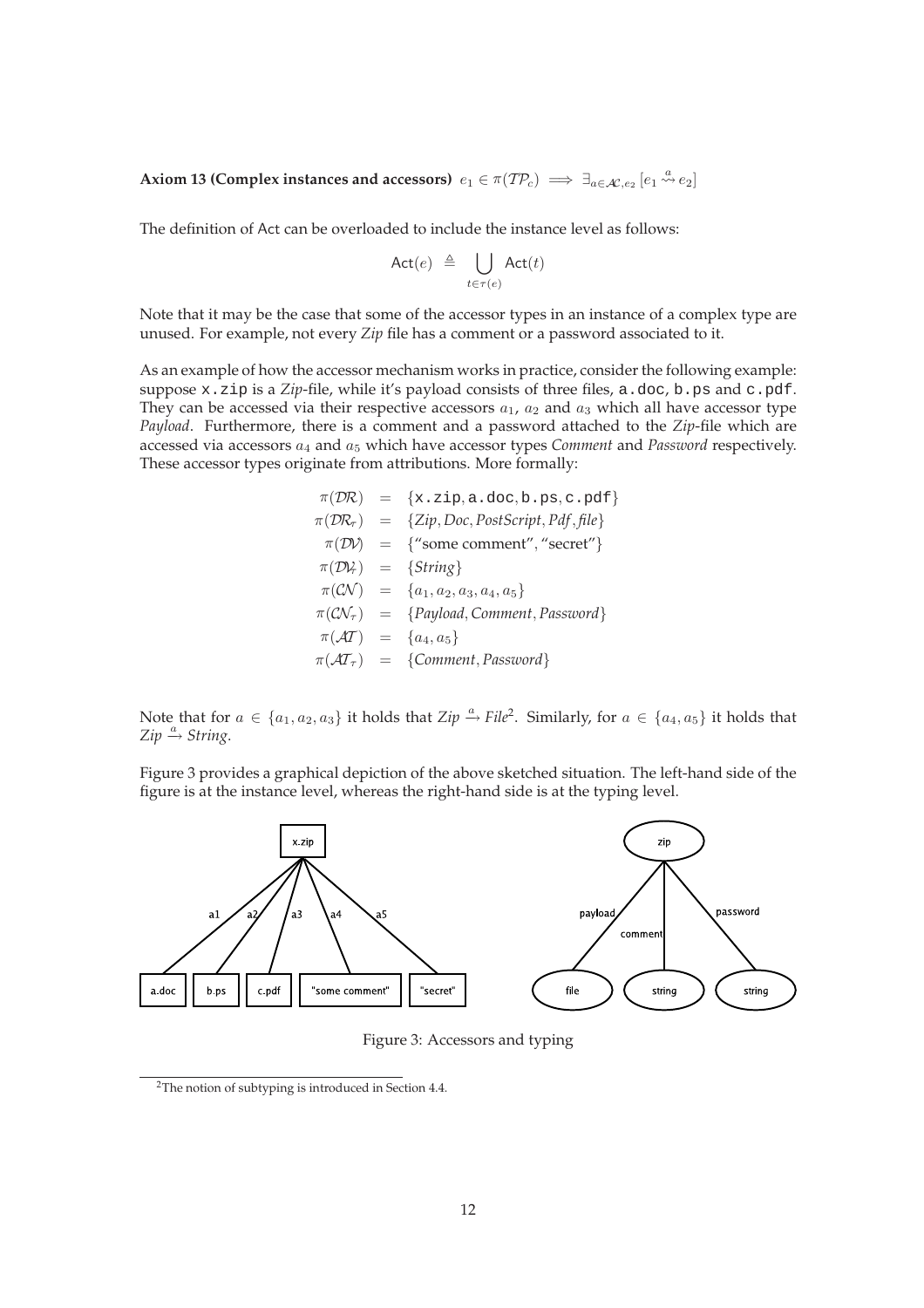### **4.4 Subtyping**

In many modeling languages (such as for example *Object Role Modeling, Entity Relationship Modeling and* UML) a subtyping mechanism is used to denote an *is-a* relation between sets of elements (See e.g. (Halpin, 1995; Chen, 1976; Booch et al., 1999)). For example, the statement "each woman *is a* person" has the same connotation as the statement "woman is subtype of person".

We assume the existence of subtyping for types in our model. Let SubOf  $\subseteq$  TP  $\times$  TP therefore define a subtyping relationship, where  $s$  SubOf  $t$  indicates that type  $s$  is a subtype of, or equal to type t. Conversely, let  $s$  SubOf t denote that  $s$  is a subtype of  $t$ . The mapping to sets of elements is given by the following:

> $s$  SubOf  $t \stackrel{\triangle}{=} \pi(s) \subset \pi(t)$  $s \underline{\text{SubOf}} t \quad \triangleq \quad \pi(s) \subseteq \pi(t)$

From these definitions we can prove that:

**Corollary 4** s SubOf  $t \implies s$  SubOf  $t \wedge \neg t$  SubOf s

Furthermore, we know that SubOf is transitive, irreflexive and asymmetric and that SubOf is transitive, reflexive and antisymmetric:

**Lemma 5** SubOf is transitive, irreflexive and asymmetric

**Lemma 6** SubOf is transitive, reflexive and anti-symmetric

To illustrate what happens with connections (connection types) in case of subtyping consider the following situation (Figure 4):  $s$  SubOf  $t$ , Conn $(t) = \{u\}$  and Conn $(s) = \{u, v\}$ .



Figure 4: Illustrating the behavior of accessors in case of subtyping

- Suppose we know that  $e_1 \stackrel{a}{\leadsto} e_2$  such that  $e_1 \in \pi(s) \land a \in \pi(v) \land e_2 \in \pi(s_1)$ . Because of subtyping we know that  $e_1 \in \pi(t)$ . Therefore, at the typing level we know that  $e_1$  *may* have a connector with type  $u$ , leading to an instance of type  $t_1$ . Without evidence for this at the instance level, we only know that  $s \stackrel{v}{\rightarrow} s_1$ .
- Suppose we know that  $f_1 \stackrel{b}{\leadsto} f_2$  and assume that  $f_1 \in \pi(s) \land b \in \pi(u) \land f_2 \in \pi(t_1)$ . Based on this information we know that  $\exists_{c,f_3} [f_1 \stackrel{c}{\leadsto} f_3]$  such that  $c \in \pi(v) \land f_3 \in \pi(s_1)$ , otherwise there would be no proof for  $f_1 \in \pi(s)$ ! This follows from the definition of CN and Axiom 11. From the definition of CN it follows that  $s \stackrel{v}{\rightarrow} s_1$  and Axiom 11 states that there must be at least one set of instances to provide evidence for this observation at the typing level. We can now conclude that  $s \stackrel{u}{\rightarrow} t_1 \wedge s \stackrel{v}{\rightarrow} s_1$ .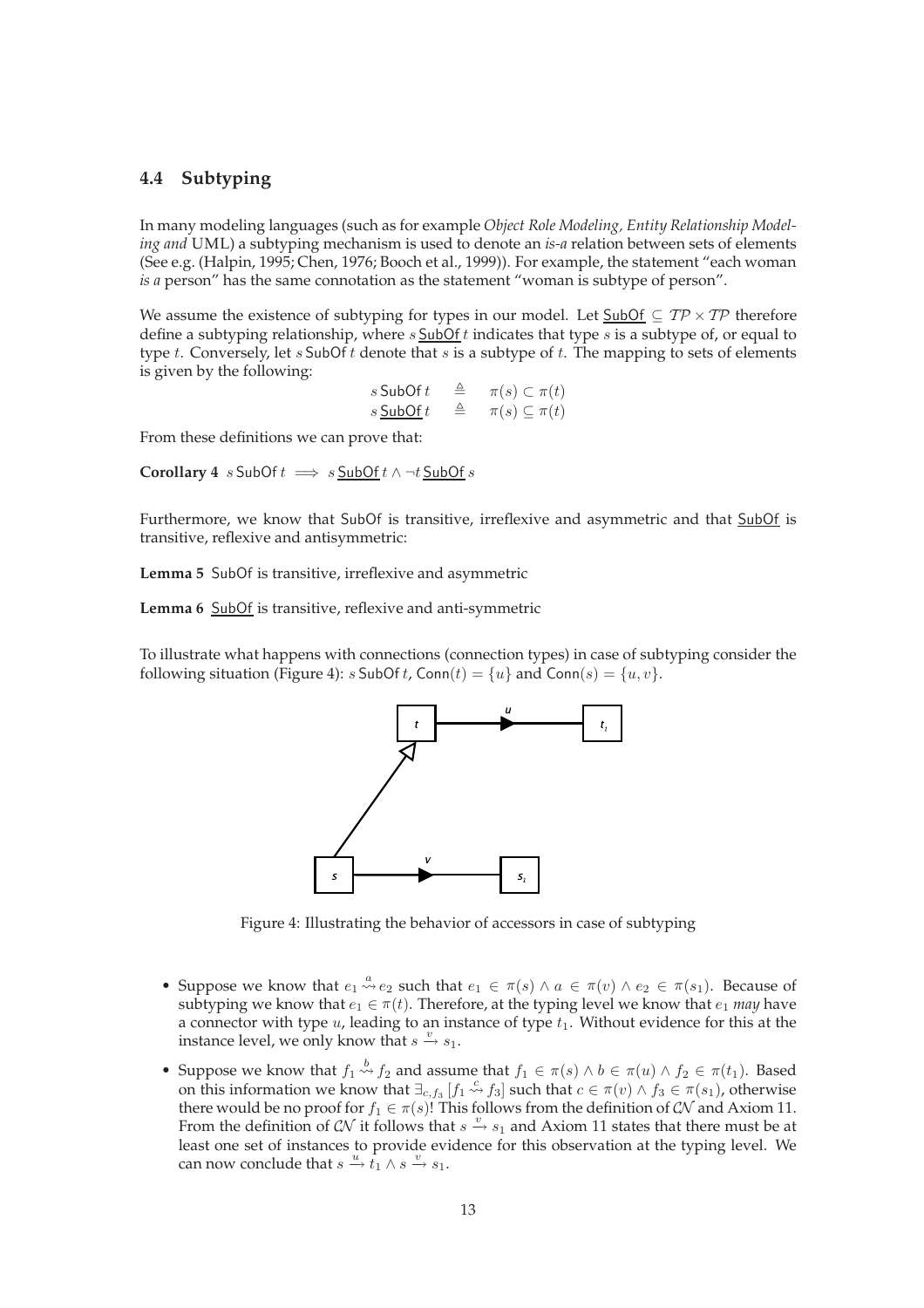• Suppose we know that  $g_1 \stackrel{c}{\leadsto} g_2$  such that  $g_1 \in \pi(t) \land c \in \pi(u) \land g_2 \in \pi(t_1)$ . We may already conclude that  $t \stackrel{u}{\rightarrow} t_1$ . If we find evidence for  $g_1 \stackrel{d}{\rightsquigarrow} g_3$  such that  $d \in \pi(v) \wedge g_3 \in \pi(s_1)$  then we have  $g_1 \in \pi(s)$  and may also conclude that  $s \stackrel{v}{\rightarrow} s_1$ .

This also has consequences for applications that work on complex instances. Consider the situation where t is the *Zip*-type and s extends the standard *Zip* with a password. Take an  $e \in \pi(s)$  and consider it from the perspective of type t (this is allowed since s SubOf t and thus  $\pi(s) \subset \pi(t)$ . Similar to what we know from *interfaces* in object orientation (see e.g. (Booch et al., 1999)), the interface of  $t$  will simply ignore the additional specificities of the interface of  $s$ . In the real world this means that applications may fail if they implement the  $t$ -interface and receive an instance built according to the s-interface.

These insights lead to the following: Firstly, connector types and their respective bases are inherited across a subtyping relation. That is, subtypes inherit the connector types associated to their super types (but not vice versa!):

**Axiom 14 (Completeness of connections)**  $s$  SubOf  $t \wedge t \stackrel{u}{\rightarrow} v \implies s \stackrel{u}{\rightarrow} v$ 

It follows immediately that:

#### **Corollary 5**

- $s$  SubOf  $t \implies$  Conn $(t) \subset$  Conn $(s)$
- $s$  SubOf  $t \implies$  Act $(t) \subseteq$  Act $(s)$
- $s$  SubOf  $t \wedge t \in TP_c \implies s \in TP_c$

Following the same line of reasoning the base of connector types must also be complete:

**Axiom 15 (Completeness of base)**  $s \xrightarrow{u} t_1 \wedge t_2$  SubOf  $t_1 \implies s \xrightarrow{u} t_2$ 

For the remainder of the discussion we need to introduce the notion of *type relatedness*. We define that two types are related if their populations overlap:

$$
s \sim t \ \triangleq \ \pi(s) \cap \pi(t) \neq \emptyset
$$

We already discussed subtyping which is one form of type relatedness. From e.g. LISA-D (Hofstede et al., 1993) we know that other forms of type relatedness may exist as well. For example: assume a type (e.g. *Zip*) has two distinct subtypes, each with its own subtype defining rule (e.g. *Zip* with password and *Zip* with comment). It may be possible to have an instance that is in both the subtype (i.e. a specific *Zip* file may have both a password and a comment associated to it).

Using this intuition we can more easily specify the soundness of the base of accessor types:

Axi<mark>om 16 (Soundness of Base)</mark>  $s \xrightarrow{u} t_1 \wedge s \xrightarrow{u} t_2 \implies t_1 \sim t_2$ 

This allows us to prove that if a subtype and a supertype share an accessor then their bases must at least be type related:

**Lemma** 7  $s_1$  SubOf  $s_2 \wedge s_1 \stackrel{u}{\rightarrow} t_1 \wedge s_2 \stackrel{u}{\rightarrow} t_2 \implies t_1 \sim t_2$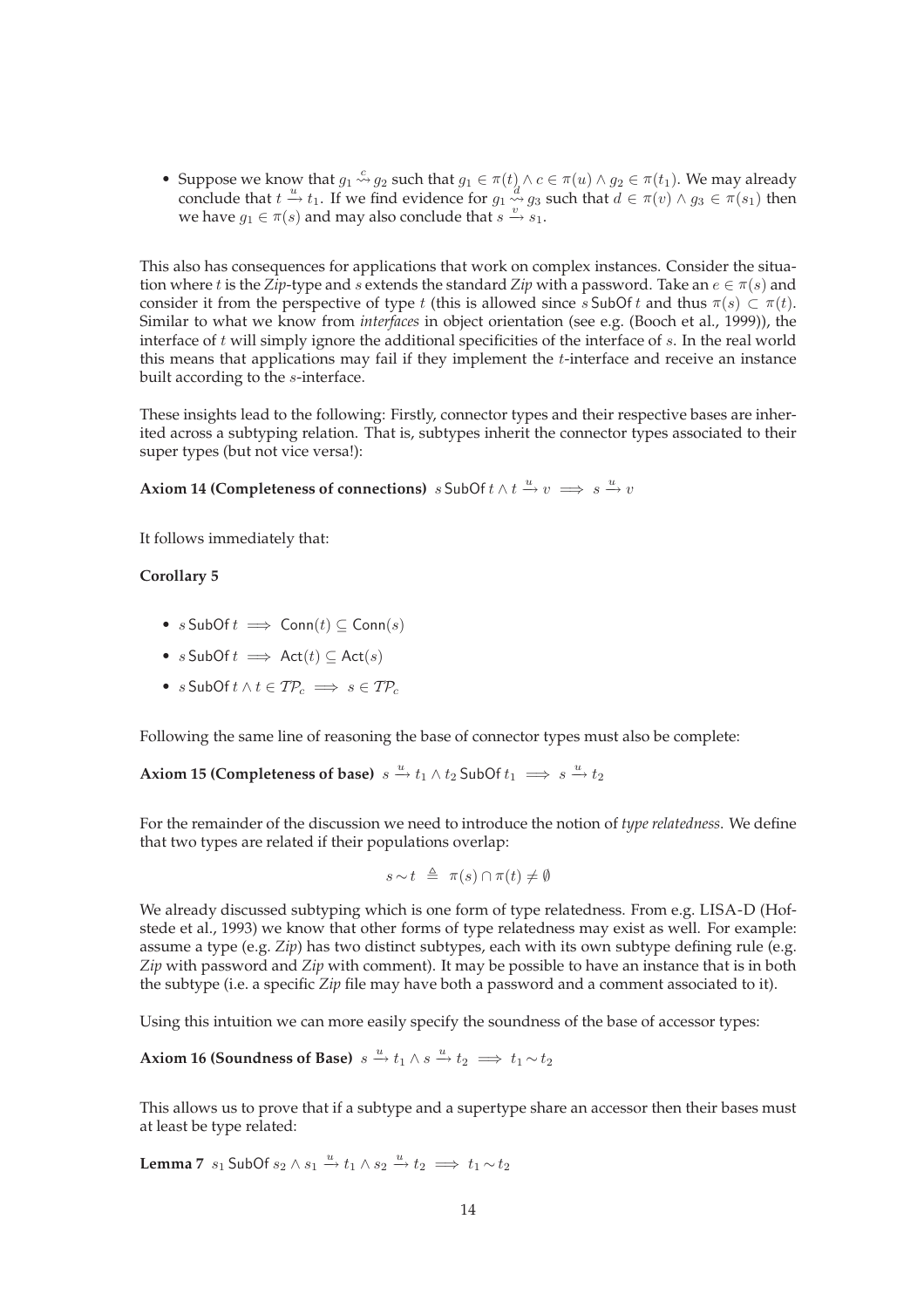**Proof:**

Let  $s_1$  SubOf  $s_2 \wedge s_1 \stackrel{u}{\rightarrow} t_1 \wedge s_2 \stackrel{u}{\rightarrow} t_2$ . From Axiom 14 we know that  $s_1 \stackrel{u}{\rightarrow} t_2 \wedge s_1 \stackrel{u}{\rightarrow} t_1$ . From Axiom 16 we can now conclude that  $t_1 \sim t_2$ 

```
\Box
```
Note that we did not include a "soundness of complex" axiom. The following example illustrates why such an axiom is not desirable:

- Let  $s = Zip, t = E-mail, u = Htrul$  and  $v = Payload$  ( $v \in \mathcal{A}_{\tau}$ )
- Furthermore, let  $s \xrightarrow{v} u$  and  $t \xrightarrow{v} u$

In other words, both *Zip* and *E-mail* have an accessor type *Payload* that offers access to a *Html* base. If we were to introduce a soundness axiom for complex we would be forced to conclude that *Zip* and *E-mail* are type related, which is undesirable.

## **4.5 Typed resource space**

In sum, we define a typed resource space to be defined by the following signature:

$$
\Sigma^{\tau} \triangleq \langle \Sigma, \mathcal{TP}, \text{ HasType} \rangle
$$

The disctinction between resource*space* and resource*base* is important with respect to the observation that, in our model, types follow instances. Without this explicit distinction, if the last instance of a type would be removed then the type would cease to exist. This can be particularly inconvenient in case an application depends on the existence of this type. The world of transformations (as described in Section 5) is a typical example since, as we will show, transformations can be describe in terms of input types and output types.

Similarly to a *resource base*, a *typed resource base* corresponds to those resources *and their types*, that are available at some moment in time. This set spans a sub-space of a typed resource space, consisting of a resource base and its typing. Given a typed resource space  $\Sigma^{\tau}$ , a typed resource base therefore corresponds to a substructure of  $\Sigma^\tau$  that on itself forms a typed resource (sub)space as well. More formally, a typed resource base  $\Sigma_B^\tau$  is a sub-structure of  $\Sigma^\tau$ :

$$
\Sigma_B^{\tau} \ \triangleq \ \langle \Sigma_B, \mathcal{TP}_B, \ \mathsf{HasType}\ _B \rangle
$$

such that:

- the  $\Sigma_B$  is a resource base in resource space  $\Sigma$ ,
- $TP_B \subseteq TP$ , HasType  $_B \subseteq$  HasType
- all the above discussed axioms apply to the sub-structure.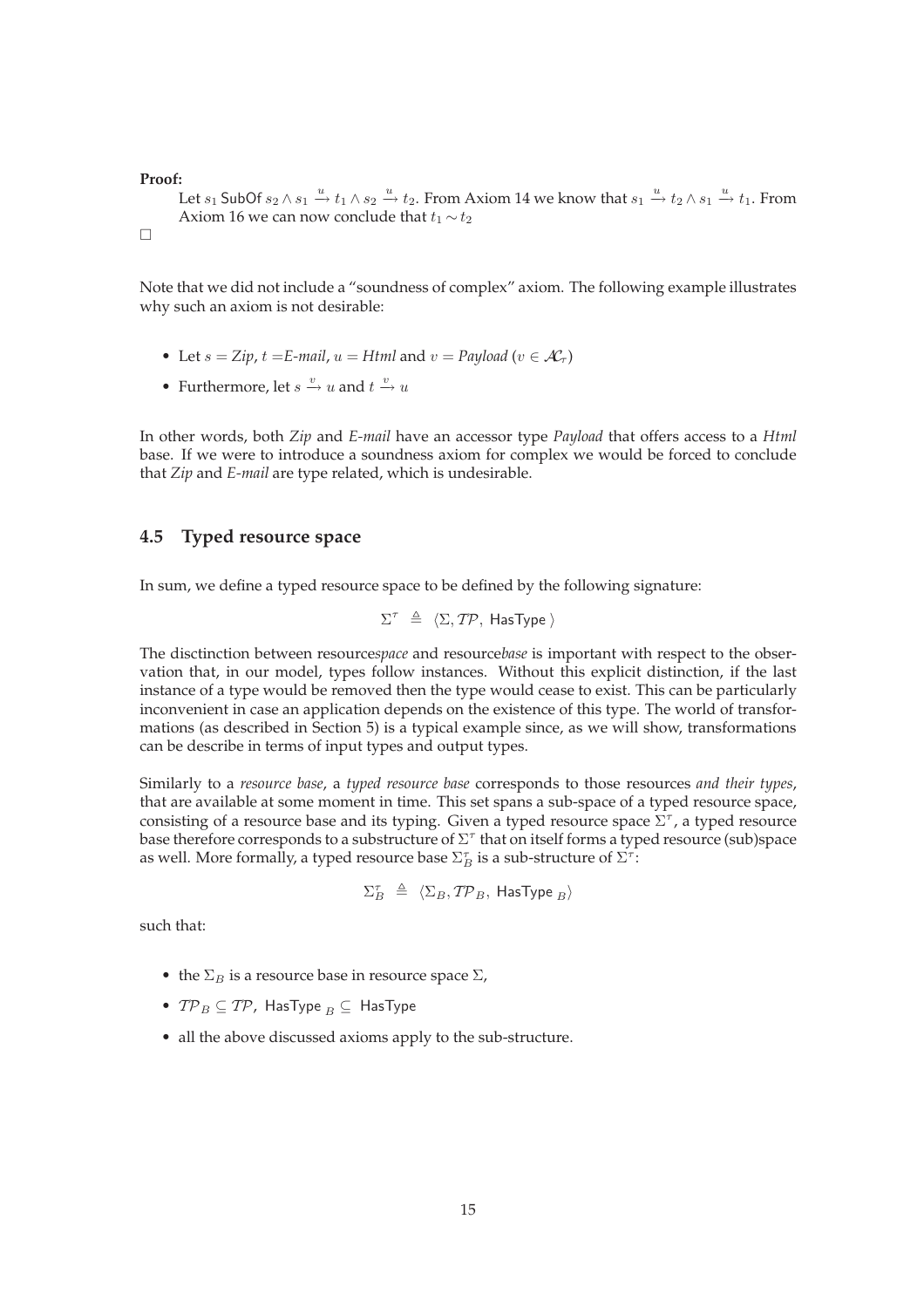## **5 Transformations**

In this section we introduce *transformations*, a way to change the nature of structure of instances. These transformations can be very usef in practice to solve several problems. For example:

- Suppose we have an image in *Eps* file that we want to view. Unfortunately we don not have a viewer for this file-type. We do have a viewer for *Jpeg* files, though. By means of a transformation we may be able to transform the *Eps* file to *Jpeg* and thus access the information we need.
- Managers of large organizations often have to read many lengthy reports. Because of time constraints it is not always possible to read all these reports. Again, transformations may help. Transformations exist to generate abstracts of these documents.

In other words, transformations help us to have a more flexible view on the information landscape.

In the context of databases, one can distinguish between an extensional database and intentional database (Ullman, 1989; Date, 2003). The extensional database corresponds to the a set of basic facts known about the world, whereas the intentional database represents the facts that may be derived from the extensional database by applying inference rules. Translated to our model this means that:

- The resource base is extensional, it consists all the resources that exist in a certain situation
- By means of transformations, new instances (which already existed in resource space) may be arrived at.

Simply put, the transformations can be regarded as inference rules on the extensional database (information supply as we know it), resulting in a larger intentional database.

The remainder of this section is organized as follows. In Section 5.1 we define what transformations are and show their basic properties. Section 5.2 elaborates and presents complex transformations. In Section 5.3 we will present an example. Section 6 discusses the effects of transformations.

### **5.1 Basic Properties**

Before we begin our discussion on transformations, recall that IRes finds the unique information resource associated to a representation, and that DRes finds the unique data resource associated to a representation. Essentially, a representation is information represented on a medium, and the representation type expresses how of to what extent this is done.

As was stated before, with transformations we can transform data resources. This paper does not present a language for specifying what a specific transformation does, nor does it present a language for composing transformations. We focus on general properties of transformations and, hence, view them as a black box for the time being.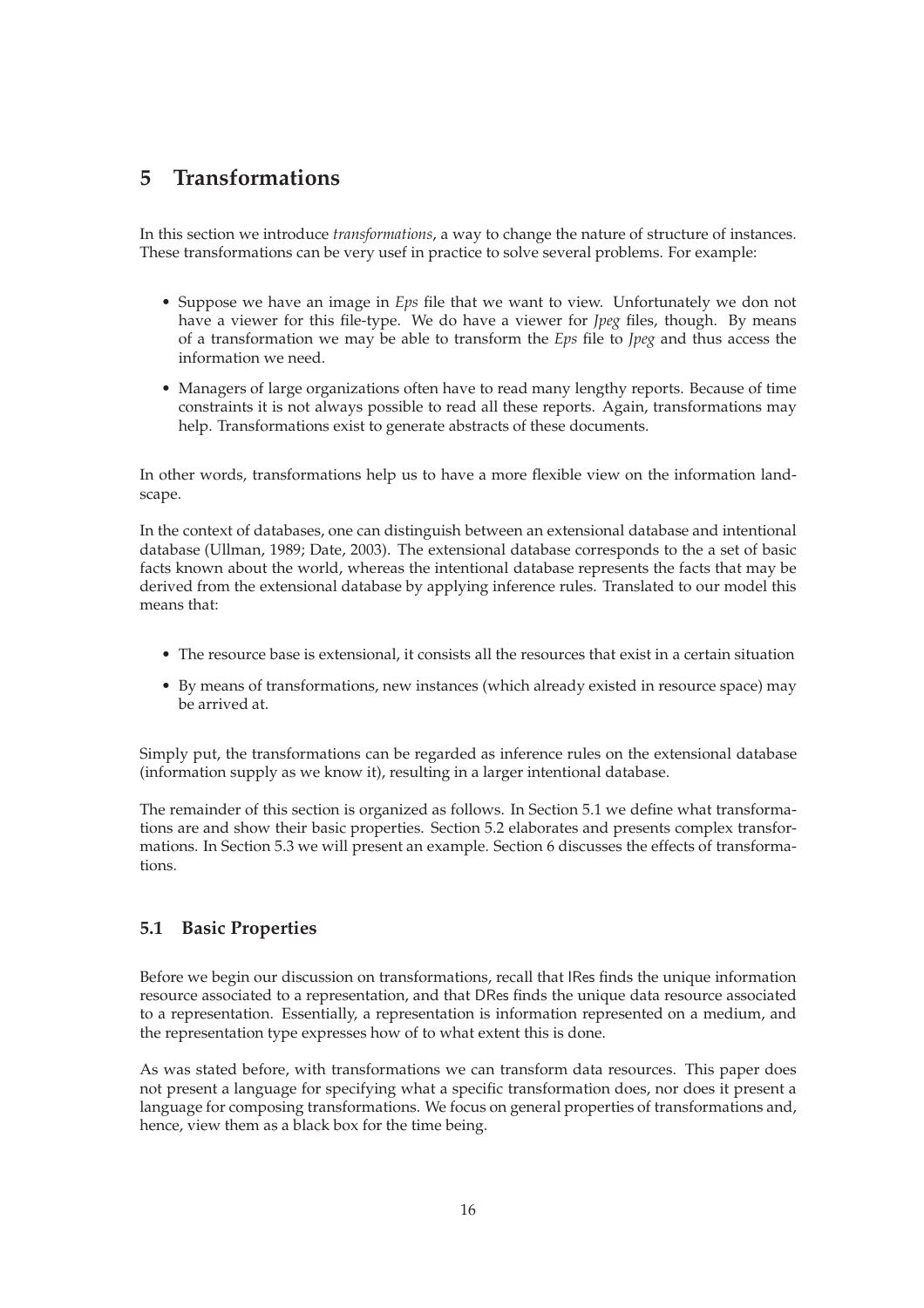Let  $TR$  be the set of all transformations. The semantics of a transformation specify what this transformation actually *does*. For any transformation  $T \in \mathcal{TR}$ , the semantics of  $\overline{T}$  is given by the function:

$$
SEM: \mathcal{TR} \rightarrow (\mathcal{DR} \rightarrowtail \mathcal{DR})
$$

In other words, transformations transform a representation to another. As an abbreviation, let  $\overrightarrow{T} \triangleq$  SEM(*T*), *T* ∈ *TR*. In logic *M*  $\models$  *A* is often used to denote the fact that *M* is a model for *A*. Here we use the symbol to denote something similar:  $i = d$  denotes the fact that data resource d is associated to information resource  $i$  via some representation:

$$
i \models d \triangleq \exists_{r \in \mathcal{RP}} [\text{IRes}(r) = i \land \text{DRes}(r) = d]
$$

Simply put: since we consider data resources to be an implementation for an information resource, we can also consider an information resource to be a model for a dataresource.

If a data resource is transformed, then the resulting data resource is associated to the same information information resource as the original information resource.

#### **Axiom 17 (**IR **neutral transformations)**

$$
i \models d \land \overrightarrow{T}(d) = d' \implies i \models d'
$$

Any given transformation has a fixed input and output for which it is defined, similar to the notion of mathematical functions having a domain and a range: Input, Output :  $TR \rightarrow DR_7$ . In other words, each transformation has an input type and an output type, which must *at least* exist in resource space<sup>3</sup>.

Let  $t \xrightarrow{T} u$  denote the fact that transformation  $T \in T\mathcal{R}$  can be applied on instances of type  $t$  and results in instances of type u:

$$
t \xrightarrow{T} u \triangleq \text{Input}(T) = t \land \text{Output}(T) = u
$$

Any given transformation is only defined for all instances that are of the correct input-format. Even more so, it can only produce instances of its output-format:

#### **Axiom 18 (I/O of Transformations)**

if 
$$
t \xrightarrow{T}
$$
 u then  $\overrightarrow{T}$  :  $\pi(t) \rightarrow \pi(u)$ 

This allows us to define how a transformation  $T$  can be applied to a set of data resources. Let  $E \subseteq \mathcal{D}R$  be a set of data resources. Then:

$$
\overrightarrow{T}(E) \ \triangleq \ \big\{ e \ \big| \ e \in E \wedge e \not \in \pi(\mathsf{Input}(T)) \big\} \cup \big\{ \overrightarrow{T}(e) \ \big| \ e \in E \wedge e \in \pi(\mathsf{Input}(T)) \big\}
$$

Simply put this means the following. If a transformation  $T$  is applied to a set of data resources  $E$ then the transformation will only transform the resources for which it is defined. In other words,  $\overrightarrow{T}(E)$  is define as follows

- all data resources in  $E$  whose types are in  $\text{Input}(T)$  are transformed
- all data resources in  $E$  whose types are not in  $\text{Input}(T)$  (i.e. the remaining data resources) are left untouched.

<sup>&</sup>lt;sup>3</sup>We will return to this discussion in Section 6 where we discuss the effects of transformations.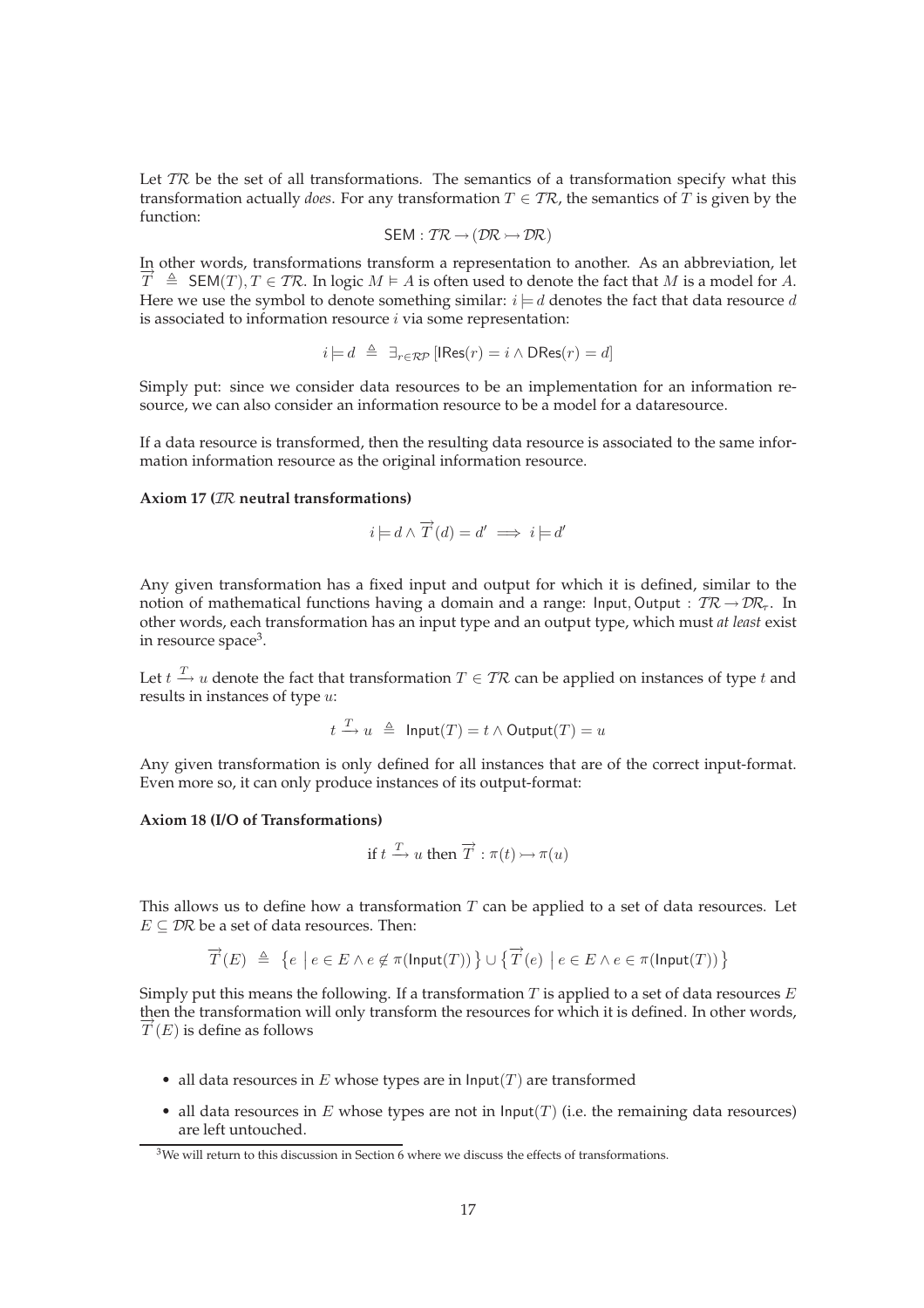Another property of transformations is the fact that they are closed under composition:

#### **Axiom 19 (Closed under composition)**

$$
t_1 \xrightarrow{T_1} t_2 \wedge t_2 \xrightarrow{T_2} t_3 \implies \exists_{T_3} \left[t_1 \xrightarrow{T_3} t_3 \wedge \overrightarrow{T}_3 = \overrightarrow{T}_1 \circ \overrightarrow{T}_2\right]
$$

This axiom states that if the output type of a transformation  $T_1$  equals the input type of another transformation  $T_2$  then the semantics of these two transformations can be combined by applying  $T_2$  after  $T_1$  (resulting in a  $T_3$ ). Note that there may also be a  $T_4$  such that  $e \stackrel{T_4}{\longrightarrow} g$  with completely different semantics! The following example illustrates this:

- Let  $t_1$  be the *LaTeX* type,  $t_2$  denotes the *Dvi* type and  $t_3$  denotes the *Pdf* type.
- Let  $T_1$  be the transformation from *LaTeX* to *Dvi*,  $T_2$  be the transformation from *Dvi* to *Pdf* and T<sup>4</sup> be the transformation directly from *LaTeX* to *Pdf*
- Since Output $(T_1) = \text{Input}(T_2)$  we know from Axiom 19 that there is a  $t_1 \xrightarrow{T_3} t_2$  which combines the semantics of  $T_1$  and  $T_2$ .
- Note that  $\mathsf{Input}(T_3) = \mathsf{Input}(T_4)$ ,  $\mathsf{Output}(T_3) = \mathsf{Output}(T_4)$  but not  $\overrightarrow{T}_3 = \overrightarrow{T}_4$ .

#### **5.2 Complex Transformations**

In the previous subsection we presented a framework for transformations and showed how transformations can be composed by sequencing them using the ◦ operator. In this section we discuss a more complex way of composing transformations, relying heavily on the accessor types presented in previous sections. A transformation is complex if:

- it operates on (instances of) a complex type
- has an effect on the instances that were used to construct the complex instance (that is, instances at the *base* of an instance of a complex type).

There are two types of complex transformations which, like all transformations, may be sequenced using the ∘ operator.

The first complex transformation is used to *remove* an accessor and the instance(s) at its base. For example, it may be desirable to remove a comment from a *Zip*-file, or to remove an attachment from an *E-mail*. Such transformation:

- takes an instance with a complex type as input;
- removes a specified accessor and its base from an instance with a complex type;
- leaves other accessors (and their bases) untouched.

We use  $\varrho$  to denote such transformation. Let  $e$  be an instance with a complex type and  $u \in \text{Act}(e)$ , then  $\varrho_u(e)$  denotes the transformation where the accessor u as well as the instances at its base are removed:

$$
\varrho_u(e) = e' \triangleq e' \ltimes u = \emptyset \wedge \forall_{b \neq u} [e' \ltimes b = e \ltimes b]
$$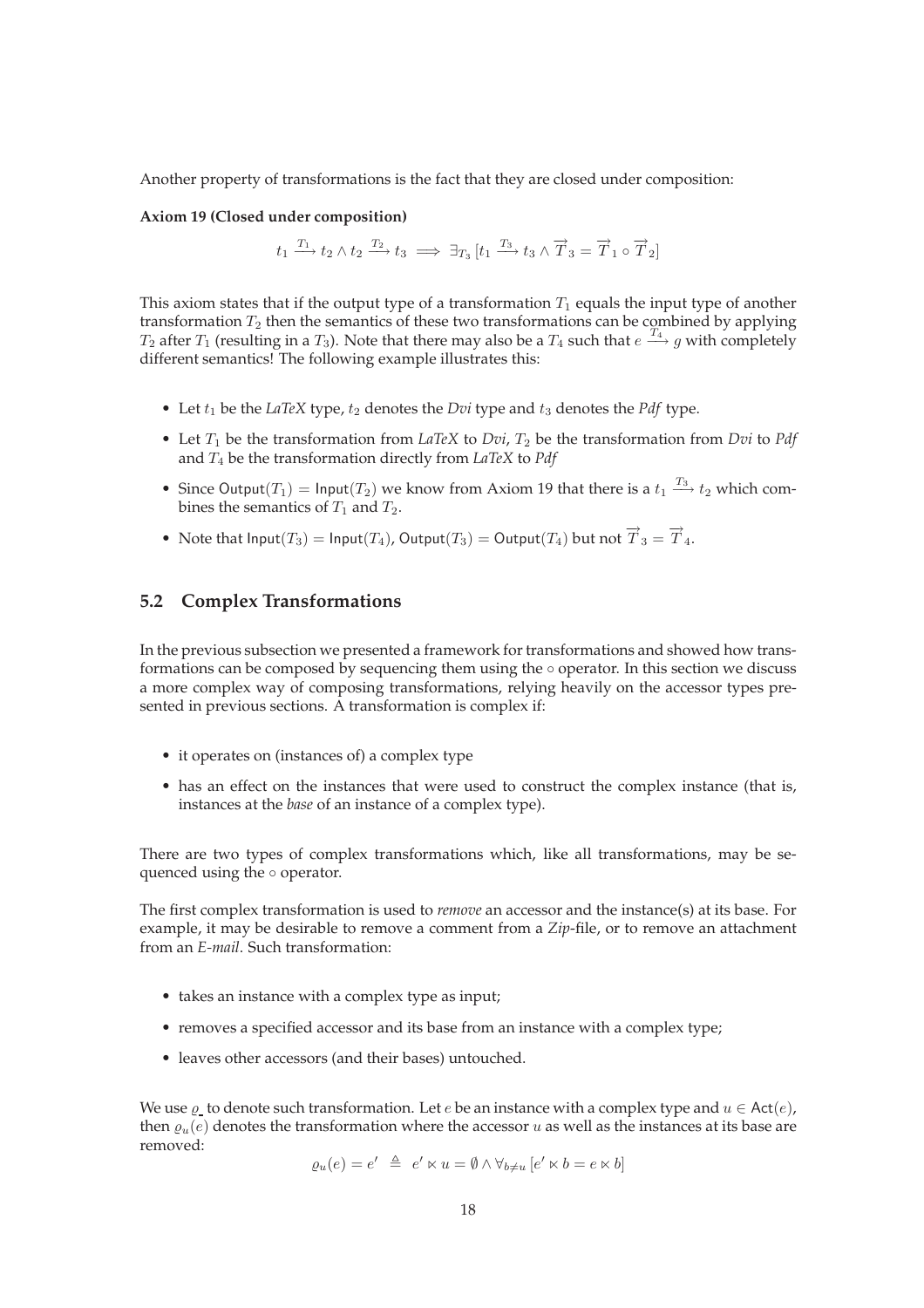In the above definition we have used the following shorthand notation: Let  $e$  be a complex instance and t an accessor type, then  $e \ltimes t$  denotes the instances at the base of the accessor from  $e$ with type t:

$$
e \ltimes t \ \triangleq \ \{d \mid e \stackrel{a}{\leadsto} d \land a \in \pi(t)\}
$$

The intuition behind this shorthand is that  $e \stackrel{a}{\leadsto} d$  retrieves all data elements that are used in constructing complex a data resource  $e$  via accessors of type  $t$ .

This type of transformations can be performed on each instance with a complex type, since such an instance *must* have at least one accessor. If the last accessor of an instance is removed then  $\rho$ is said to destruct the instance.

Axiom 20 (Existence of  $\varrho$  )

$$
\begin{array}{ll}\n\text{if} & t \in \mathit{TP}_c, u \in \mathsf{Act}(\underline{t}) \\
\text{then} & \exists_{T \in \mathit{TR}} \left[t \xrightarrow{T} t \land \overline{T} = \varrho_u\right]\n\end{array}
$$

The second class of complex transformations does a little more work; they are *deep* transformations in the sense that instances at the base of a complex type are transformed. For example, all *Doc* files in a *Zip* archive may be transformed to *Pdf*. These transformations:

- takes an instance with a complex type as input, and returns an instance with a (possibly different) complex type;
- Transform the instances a the base of an accessor;
- leave other accessors (and their bases) untouched.

More formally, Let *e* be an instance of a complex type,  $a \in \text{Act}(\tau(e))$  and  $T \in \text{TR}$ . Then  $\alpha_{a:T}(e)$ denotes the transformation where the instances at the base of e's accessor a are transformed with transformation  $T$ :

$$
\alpha_{a:T}(e) = e' \triangleq e' \ltimes a = T(e \ltimes a) \wedge \forall_{b \neq a} [e \ltimes b = e' \ltimes b]
$$

These transformations are defined for all types  $t_1, t_2$  as long as they have the same accessor types. Even more, transformation  $T$  must at least be defined for the instances at the base of the specified accessor:

#### **Axiom 21 (Existence of**  $\alpha$ )

\n
$$
\text{if } \text{Act}(t_1) = \text{Act}(t_2) \land u \in \text{Act}(t_1) \land \text{let}(t_2) \land u \in \text{Act}(t_1) \land \text{let}(t_1) \land u \in \text{Act}(t_1) \land u \in \text{Act}(t_1) \land u \in \text{let}(t_1) \land u \in \text{let}(t_1) \land u \in \text{let}(t_1) \land u \in \text{let}(t_1) \land u \in \text{let}(t_1) \land u \in \text{let}(t_1) \land u \in \text{let}(t_1) \land u \in \text{let}(t_1) \land u \in \text{let}(t_1) \land u \in \text{let}(t_1) \land u \in \text{let}(t_1) \land u \in \text{let}(t_1) \land u \in \text{let}(t_1) \land u \in \text{let}(t_1) \land u \in \text{let}(t_1) \land u \in \text{let}(t_1) \land u \in \text{let}(t_1) \land u \in \text{let}(t_1) \land u \in \text{let}(t_1) \land u \in \text{let}(t_1) \land u \in \text{let}(t_1) \land u \in \text{let}(t_1) \land u \in \text{let}(t_1) \land u \in \text{let}(t_1) \land u \in \text{let}(t_1) \land u \in \text{let}(t_1) \land u \in \text{let}(t_1) \land u \in \text{let}(t_1) \land u \in \text{let}(t_1) \land u \in \text{let}(t_1) \land u \in \text{let}(t_1) \land u \in \text{let}(t_1) \land u \in \text{let}(t_1) \land u \in \text{let}(t_1) \land u \in \text{let}(t_1) \land u \in \text{let}(t_1) \land u \in \text{let}(t_1) \land u \in \text{let}(t_1) \land u \in \text{let}(t_1) \land u \in \text{let}(t_1) \land u \in \text{let}(t_1) \land u \in \text{let}(t_1) \land u \in \text{let}(t_1) \land u \in \text{let}(t_1) \land u \in \text{let}(t_1) \land u \in \text{let}(t_1) \land u \in \text{let}(t_1)
$$

To illustrate how such a deep transformation can be used to transform an instance from complex type  $t_1$  to complex type  $t_2$ , consider the following situation. Let  $t_1$  denote the complex type  $E$ *mail in* UTF-8 *encoding* and let  $t_2$  denote the complex type *E-mail in* UTF-16 *encoding*. Instances of these types have accessors leading to the payload of the E-mail in *UTF-8* and *UTF-16* encoding respectively. If T is a transformation capable of transforming text in *UTF-8* encoding to *UTF-16* ′ encoding then Axiom 21 dictates that a  $T'$  must exist such that  $t_1 \stackrel{T'}{\longrightarrow} t_2$ .

So far we have shown different kinds of transformations between (instances of) types. Even more, we have introduced the notion of subtyping. In many programming languages (some) type casts are executed implicitly by the compiler. For example, the integer 13 is automatically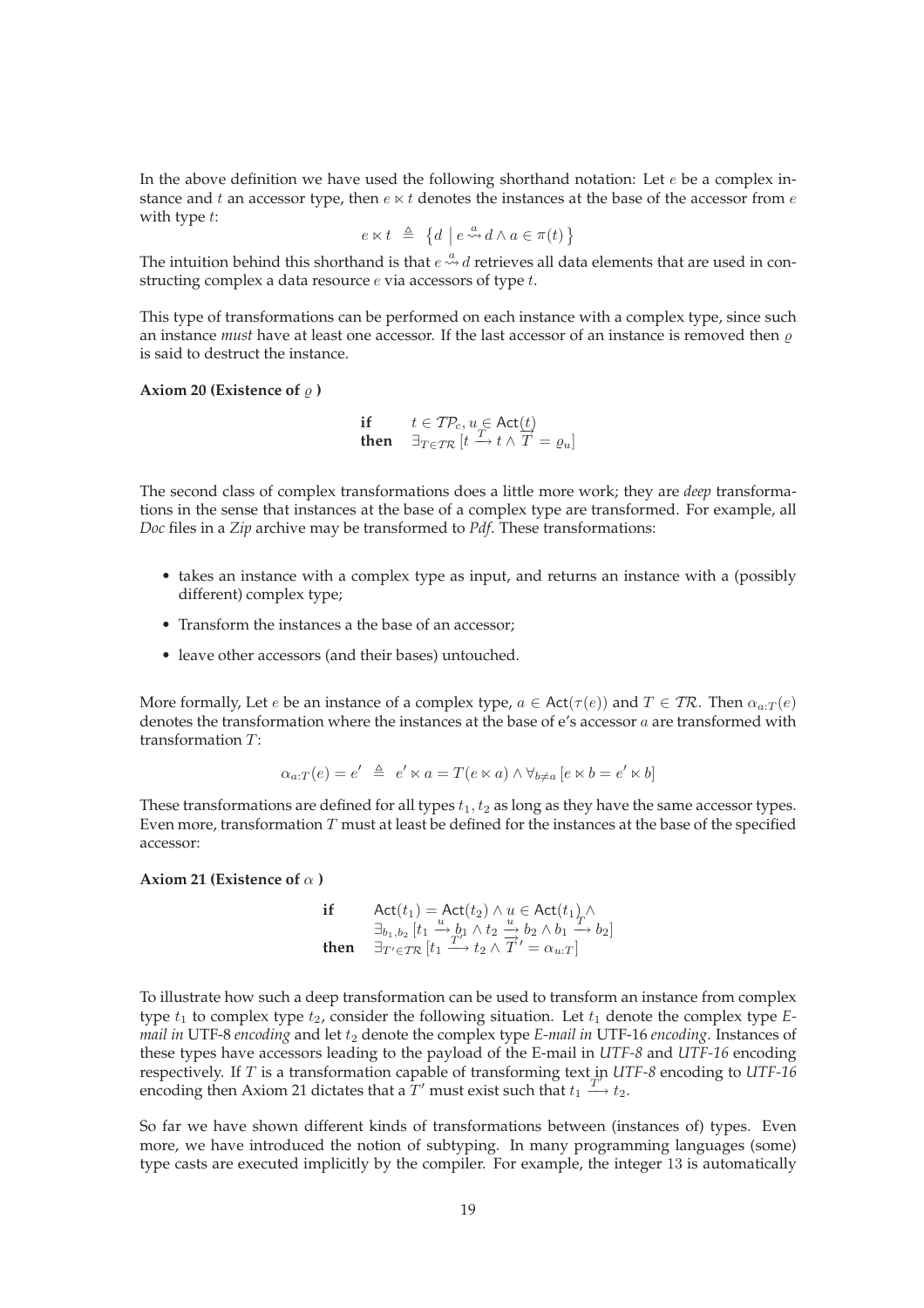cast to the float 13.0 when necessary. We propose to explicitly name and call these type casts. As such, type-casting transformations are considered to be first class members of  $TR$ . Using these type casts we can *lift* an instance to its supertype; i.e. consider an instance using the interface of its supertype. The point is that the data resource itself does not change. More formally, if  $e \in \pi(s)$ then:

$$
\iota_s(e) \ \triangleq \ e
$$

These transformations are applicable for all instances of all types, as long as the types have a supertype:

**Axiom 22 (Existence of** ι **)**

$$
\text{if } s \text{ SubOf } t \text{ then } \exists_{T \in \mathcal{TR}} \left[ s \xrightarrow{T} t \wedge \overrightarrow{T} = \iota_s \right]
$$

#### **5.3 Example**

In this section we present an example that relies on Axioms 19, 20 and 21. That is, we show a situation where two complex transformations (a *removing* transformation and a *deep* transformation) are concatenated. Consider the following: Let backup.zip be a *Zip* archive. Two files (report.doc and letter.doc) form the Payload of this archive. Also, a Comment ("*Backup*") and a password ("*Secret*") are associated to it. In other words:

| $\tau$ (backup.zip) = Zip                       |                                                        |
|-------------------------------------------------|--------------------------------------------------------|
|                                                 | $Act(backup,zip) = {Payload, Comment, Password}$       |
|                                                 | backup.zip $\times$ Payload = {report.doc, letter.doc} |
| $backward = "background"$                       |                                                        |
| backup.zip $\ltimes$ <i>Password</i> = "secret" |                                                        |

Now, let  $T_1$  be a transformation with Input $(T)=Doc$  and  $\mathsf{Output}(T)=Pdf.$  Then,  $\alpha_{\mathit{Payload}:T_1}$  is a transformation that transforms the documents in the payload of any *Zip* archive to *Pdf*. Let ̺*Password* be a transformation that removes the password of a *Zip* archive.

If we want to transform backup. zip such that the documents in its payload are transformed to *Pdf* and its password is removed then we can achieve this as follows:

$$
\frac{T}{T} = \alpha_{\text{Payload}:T_1} \circ \varrho_{\text{Password}}
$$
\n
$$
\overrightarrow{T} (\text{backup}.zip) = new.zip
$$

The result of this transformation is a new archive new.zip such that:

| $\tau$ (new.zip) = Zip              |                                                                                   |
|-------------------------------------|-----------------------------------------------------------------------------------|
|                                     | $Act(new,zip) = {Payload, Comment}$                                               |
|                                     | $new.\mathsf{zip} \ltimes \mathsf{Payload} = \{ \text{report.pdf, letter.pdf} \}$ |
| new.zip × <i>Comment =</i> "backup" |                                                                                   |

## **6 Effects of transformations**

Transformations can be applied to data resources. The key point about a transformation is that the data resource is somehow changed. For example, the data resource type or its resolution is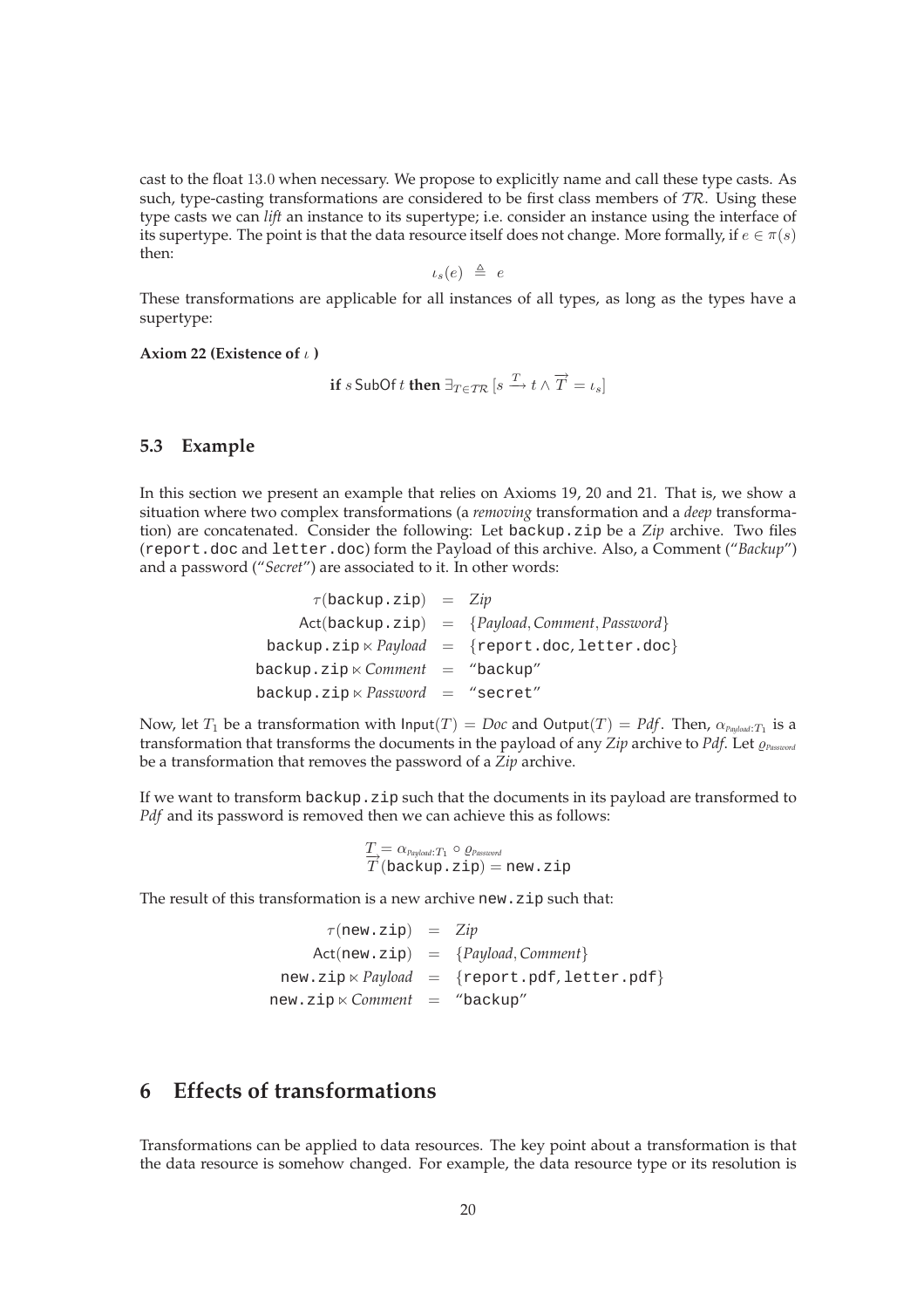altered. In this section we study these effects. This section builds on previous work presented in (Gils et al., 2003a; Gils et al., 2005). The study of specific properties of transformations has been conducted in many other contexts as well. As examples we mention properties concerning clustering (e.g.(Song et al., 2002)) and performance (e.g. (Rahayu et al., 2001)).

The remainder of this section is organized as follows. In Section 6.1 we will start out by defining several classes of effects that a transformation may have and how they are measured in resource space. In Section 6.4 we drill down to resource base. Finally, in Section 7 we show how this framework for transformations can be used to study transformations in practice, i.e. for a real resource base like the Web.

### **6.1 Classes of effects**

The above example shows that a transformation may remove a certain property of a data resource, where a property may be any predicate over  $\Sigma^{\tau}$  . This is not the only possible effect a transformation may have, though. We discern the following 4 classes of effects, when a single instance is concerned:

- 1. A transformation is *neutral* with regard to some property. For example, a transformation that transforms *Html* files to *Pdf* may be neutral with regard to the price attribute.
- 2. A transformation may *alter* a certain property. For example, a transformation that lowers the resolution of an image may lower its price too.
- 3. A transformation may *remove* a certain property. For example, a transformation that transforms *Html* files to *Ascii* may remove all hyperlinks.
- 4. A transformation may *introduce* a certain property. For example, a transformation may add a password to a *Zip* file.

This is illustrated in Figure 6.1. The left circle depicts the input type of a transformation and the right circle depicts its output type. Some properties are unchanged, which is depicted by the intersection of both circles. Also, some properties are changed, depicted by the *from* and *to* sections of both circles. Finally, properties may be removed or introduced. Let  $\mathcal{E}\mathcal{E}_i = \{neutral, alter, remove, introduce\}$  be the set of effect classes. At the typing level, the rea-



Figure 5: Effects of transformations

soning is slightly more complex. In this case, the effect of a transformation on instances of a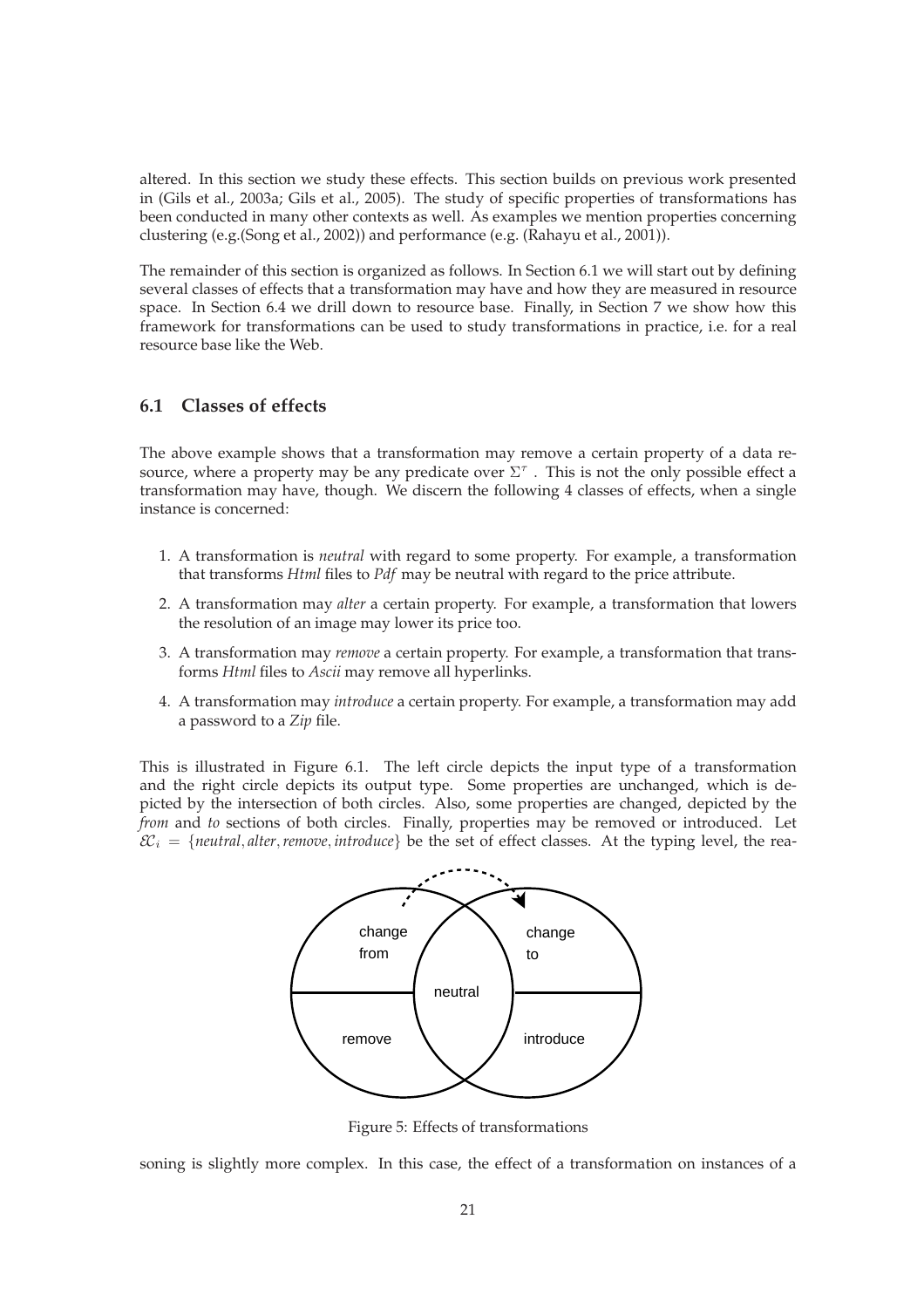certain data resource type with a certain property is studied. In other words, the conclusion that a transformation has a certain effect at the *instance* level must be generalized to the *type* level. In Section 6.3 we will see how this is done and show that at the type level, the effect class is  $\mathcal{E}\mathcal{E}_t = \{neutral, remove, introduce, hybridge\}.$ 

### **6.2 Properties**

In this section we study the effect that a transformation may have on instances which (may or may not) have certain properties. We consider any binary predicate over  $\Sigma^{\tau}$  to be a property, where the first argument of the predicate concerns a data resource. For example, r *Has hyperlinks* is a unary property, while r *Is based on* s is a binary property. In general, properties can have any arity higher than one. To model this formally, we will presume a property to be represented in general as  $\varphi(e, W)$  where e is a data resource and W is a sequence of (zero or more) resource space elements or types. The language for properties is denoted by  $\Phi$ . If  $\varphi(e, W)$  then resource e is said to have property  $\varphi$  with resources W. Note that W must be a sequence, as opposed to an unordered set, since  $\varphi$  resembles the notion of a *predicate*. The ordering of the elements in W matters! An example of a property  $\varphi$  would be the property named  $\varphi_p$  such that:

$$
\varphi_p(e,[x,y]) \triangleq \exists_{r \in \mathcal{RP}, a \in \mathcal{AT}} [\text{DRes}(r) = e \wedge r \text{ HasType } x \wedge e \stackrel{a}{\leadsto} y \wedge y \text{ HasType Encoding}]
$$

Given a resource base and an instande (data resource)  $e$  the expression  $\varphi_p(e, [Keyword-list, UTF-8])$  may evaluate to either true or false. To be able to evaluate this truth-assignment of  $\varphi$  for a given instance  $e$  we use the function  $\Gamma : \mathcal{DR} \times \Phi \to \wp(\mathcal{RE}^*)$ :

$$
\Gamma(e,\varphi) \triangleq \{W \mid \varphi(e,W)\}
$$

In other words,  $\Gamma(e, \varphi)$  returns the set of sequences of resource space elements W for which  $\varphi$ is true, given a data resource e. If  $\Gamma(e, \varphi)$  returns  $\{[\emptyset]\}$  then  $\varphi(e, W)$  apparently does not hold. Continuing the previous example where  $\varphi_p$  was defined, if

$$
\Gamma(e, \varphi_p) \supset \{ \text{[Keywords-list, UTF-8]} \}
$$

then apparently data resource e indeed is a *Keyword-list* in the *UTF-8* encoding. Two more examples illustrate how properties and their truth-assignments can be used in practice:

- Let  $\varphi_t(e, [t]) \triangleq e$  HasType t denote the typing property. For an instance e with  $\tau(e) =$  $\{t_1, t_2\}$  we have  $\Gamma(e, \varphi_t) = \{[t_1], [t_2]\}.$
- Let  $\varphi_t(e, \lceil) \triangleq e$  HasType *Pdf* denote the property *is of type Pdf*. For an instance *e* with  $Pdf \in \tau(e)$  we have  $\Gamma(e, \varphi_t) = \{[\cdot]\}$  denoting that e indeed has this property. For an instance f with *Pdf*  $\notin \tau(f)$  we have  $\Gamma(f, \varphi_t) = \{[\emptyset]\}\$  denoting that f does not have this property.

#### **6.3 Effects: instance and type level**

Using this Γ relation, it is straightforward to find out the effect class of a transformation  $T \in \mathcal{TR}$ with regard to a specific  $\varphi$ . Let Effect :  $T\mathcal{R} \times \mathcal{D}\mathcal{R} \times \Phi \to \mathcal{E}\mathcal{C}_i$  be the function that finds the effect class of a transformation  $T \in \mathcal{TR}$  on a data resource  $e \in \mathcal{DR}$  with regard to a property  $\varphi$ . This can be achieved by comparing the sets of objects that make Γ true for both the input and the output instance of the transformation: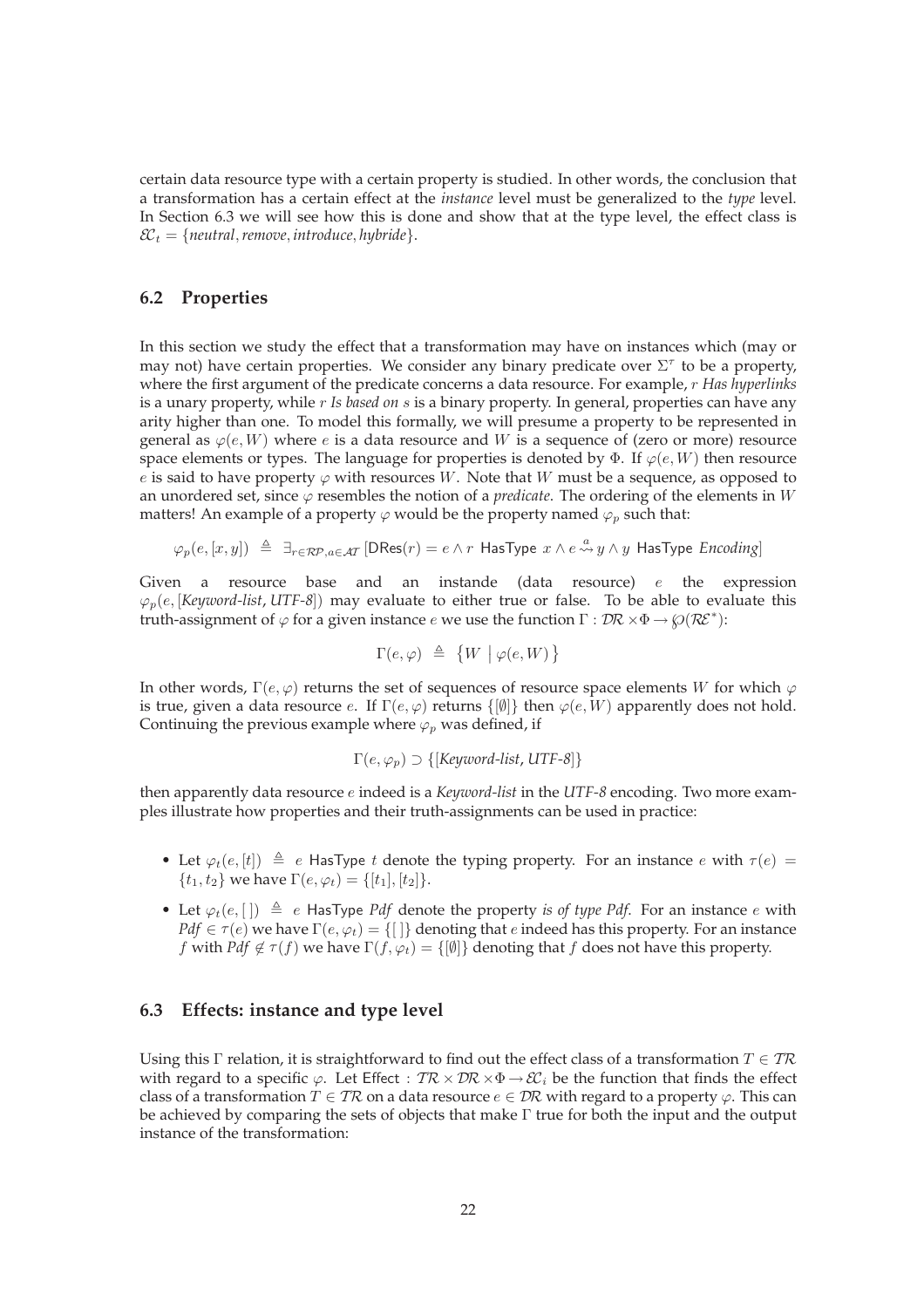- If these sets are equal, then for this (input) instance, the transformation is neutral with regard to this specific  $\varphi$ . For example, in case of the typeping property  $\varphi_t$  defined above and both the input instance and output instance have the same types then the transformation is neutral with regard to data resource types.
- If the input set is a subset of the output set, then the transformation, for this (input) instance, apparently is introducing with regard to this  $\varphi$ . In case of this means that the input type of the transformation is a subtype of its output type (a direct consequence of the definition of SubOf).
- Similarly, if the output set is a subset of the input set, then the transformation, for this (input) instance is removing with regard to this  $\varphi$ . In case of the typing property  $\varphi_t$ , this means that the output type of the transformation is a subtype of its input type.
- If neither of the above applies then, for this (input) instance, the transformation is said to be altering with regard to this  $\varphi$ . We describe this as follows: let e be the input instance of the transformation and  $T(e) = f$  be the output instance of the transformation T. In case of the typing property  $\varphi_t$  this implies the following:
	- **–** The sets  $\tau(e)$  and  $\tau(f)$  overlap such that  $\tau(e) \not\subseteq \tau(f) \wedge \tau(f) \not\subseteq \tau(e)$ . For example, e and  $f$  do have a supertype in common (both are files) but apart from that they are completely different.
	- **–** The sets  $\tau(e)$  and  $\tau(f)$  are disjoint. This implies that e and f have no (super)type in common.

Summarizing, the effect of transformation T on data resource e with regard to property  $\varphi$  is the following:

Effect
$$
(T, e, \varphi)
$$
  $\triangleq$   
\n**if**  $\Gamma(e, \varphi) = \Gamma(\overrightarrow{T}(e), \varphi)$  **then** neutral  
\n**if**  $\Gamma(e, \varphi) \subset \Gamma(\overrightarrow{T}(e), \varphi)$  **then** introduce  
\n**if**  $\Gamma(e, \varphi) \supset \Gamma(\overrightarrow{T}(e), \varphi)$  **then** remove  
\n**else** alter

A similar line of reasoning explains how the definition of Effect may be generalized to the typing level such that Effect :  $T\mathcal{R} \times \mathcal{D}\mathcal{R}_{\tau} \times \Phi \to \mathcal{E}\mathcal{E}_t$ . In this case the effect that a transformation has on a certain property must be analyzed for *all instances* of a certain type.

- If a transformation is neutral with regard to a  $\varphi$  for all instances of a given data resource type then, at the typing level, the transformation is said to be neutral with regard to this specific  $\varphi$ .
- It seems apparent that, at the type level, a transformation is introducing for a given  $\varphi$ if the transformation is introducing for every instance of this type. A simple example shows that this not the case. Consider the property "has relations of type *Hyperlink*" and a transformation  $T$ . Furthermore let  $e$  be an instances that, indeed, has hyperlinks. Then: Effect(T,  $e, \varphi$ ) = *remove*. If the transformed instance  $\hat{T}(e) = f$  is transformed again, using the same transformation then  $\text{Effect}(T, f, \varphi) = \text{neutral since } f \text{ did not have any hyperlinks}$ in the first place.

Therefore the rule must be: if a transformation is introduction with regard to a  $\varphi$  for at least one instance and neutral for all others, then at the typing level the transformation is said to be introducing with regard to this specific  $\varphi$ .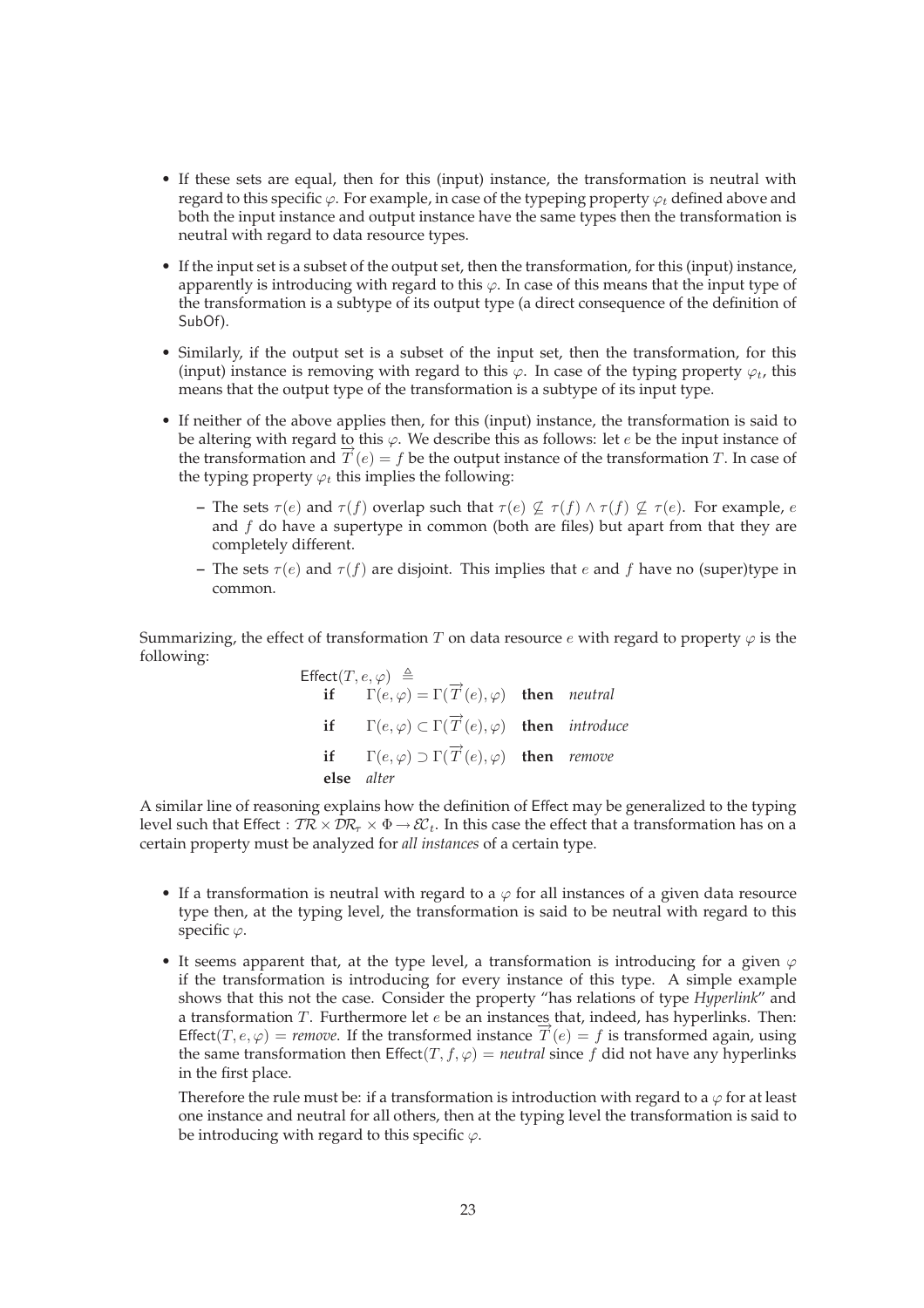- For similar reasons, if a transformation is removing with regard to a  $\varphi$  for at least one instance and neutral for all others, then at the typing level the transformation is said to be removing for this specific  $\varphi$ .
- Again, it may seem that at the typing level a transformation is altering with regard to a property if it is altering for all instances of this type. However, this is not the case. Other situations may occur also, for example: a transformation may be introducing for one instance, and altering for another. This occurs when a transformation sets the version attribute to the value 2.6, regardless of the fact that data resource already had a version attribute. If it did, the transformation is likely to be altering for this property. If it did not, the transformation would be introducing. In this case, we are indecisive about the effect that a transformation has on a certain property.

Summarizing, the effect of a transformation T with regard to a property  $\varphi$ , considered at the *type level* is the following:

| Effect $(T, t, \varphi) \triangleq$ |                                                                                                                                       |  |
|-------------------------------------|---------------------------------------------------------------------------------------------------------------------------------------|--|
|                                     | if $\forall_{e \in \pi(t)}$ $[\Gamma(e, \varphi) = \Gamma(\overrightarrow{T}(e), \varphi)]$ then <i>neutral</i>                       |  |
|                                     | <b>if</b> $\forall_{e \in \pi(t)} [\Gamma(e, \varphi) \subseteq \Gamma(\overrightarrow{T}(e), \varphi)]$ <b>then</b> <i>introduce</i> |  |
|                                     | <b>if</b> $\forall_{e \in \pi(t)} [\Gamma(e, \varphi) \supseteq \Gamma(\overrightarrow{T}(e), \varphi)]$ then <i>remove</i>           |  |
|                                     | else hybride                                                                                                                          |  |

### **6.4 Transformations, resource space and resource base**

In this section we will discuss how the above can be applied to the resource space and resource base. In this context, the key distinction between them is that:

- in the resource base we can observe the effect a transformation has on a specific instance
- in the resource space we can observe the total effect a transformation may have.

We will start at the resource base level and then generalize to the resource base level. Recall that the signature of the typed resource base is given by the following signature:

 $\Sigma_B^\tau \ \triangleq \ \langle \mathcal{IR}_B, \mathcal{RP}_B, \mathcal{DR}_B, \mathcal{RL}_B, \mathcal{AT}_B, \mathcal{D\!V_B, \mathcal{AL}_B, \mathsf{IRes}_B, \mathsf{DRes}_B, \mathsf{Src}_B, \mathsf{Dst}_B, \mathcal{TP}_B, \mathsf{HasType\,}_B \rangle$ 

and that its population can be represented in terms of this signature. Any given population can be represented in terms of this signature, even the population consisting of a single data resource and its associated properties. For example: A person called John Doe has a webpage in *Html* format. The current version of his webpage is 2.4. Furthermore, this webpage does not have any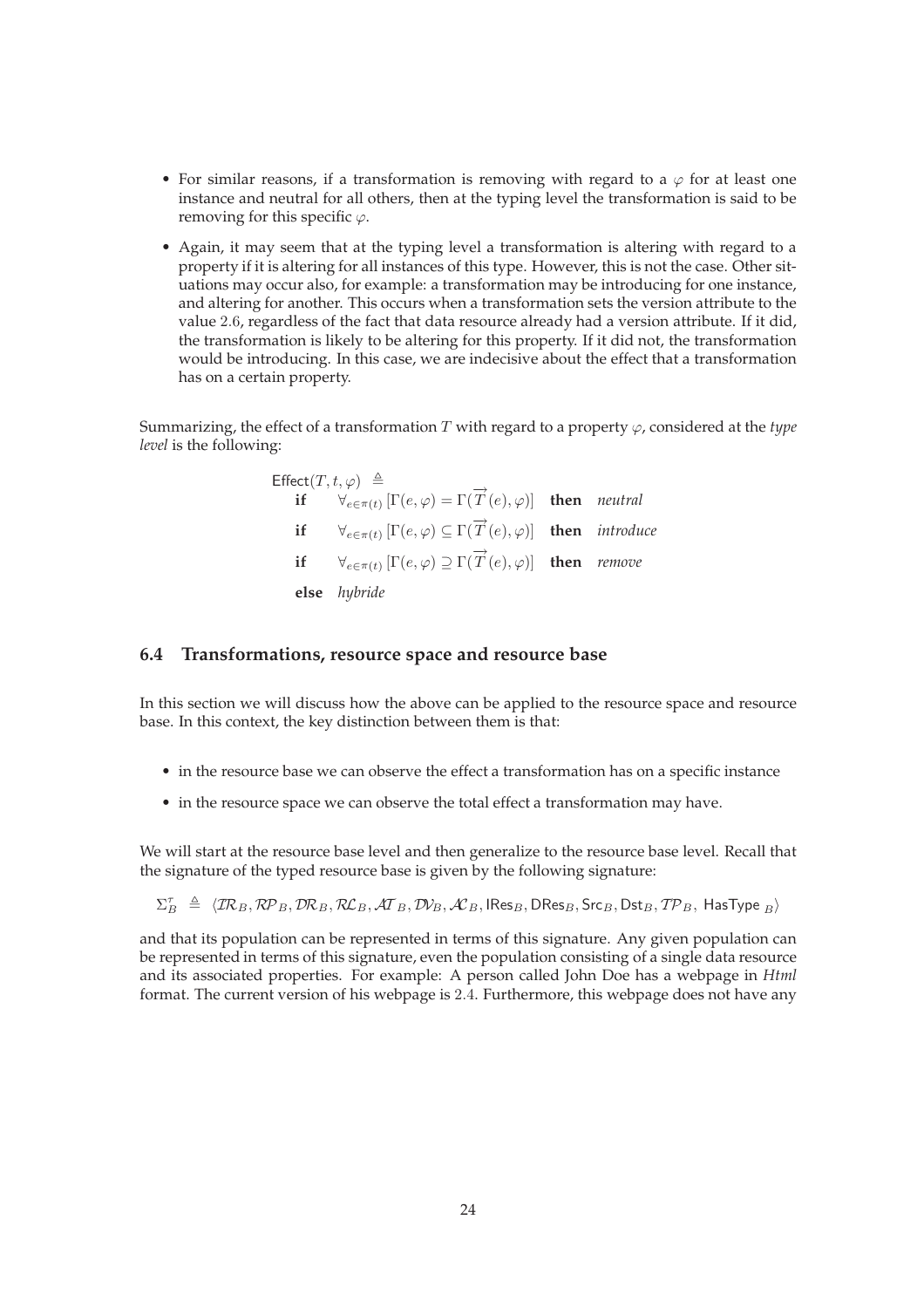links to other sites. The following population exemplifies this:

$$
TR = {John Doe}
$$
\n
$$
RP = {r}
$$
\n
$$
DR = {john-doe.html}
$$
\n
$$
RL = \emptyset
$$
\n
$$
AT = \{a\}
$$
\n
$$
DV = \{2.4\}
$$
\n
$$
AC = \emptyset
$$
\n
$$
IRes = {r, John Doe}
$$
\n
$$
DRes = {r, john-doe.html}
$$
\n
$$
Src = {a, john-doe.html}
$$
\n
$$
Src = {a, john-doe.html}
$$
\n
$$
Src = {a, john-doe.html}
$$
\n
$$
Src = {a, 2.4}
$$
\n
$$
TP = {webpage-of, Html, version}
$$
\n
$$
HasType = {r, webpage-of, (john-doe.html, Html), \{a, version\}}
$$

The effect that a specific transformation has on *this* particular instance may be measure by transforming the instance and comparing the two signatures. For example, let  $T \in \mathcal{TR}$  and  $Input(T) = Html, Output(T) = Ascii$  such that  $\overrightarrow{T}$  (john-doe.html) = john-doe.txt. The following denotes this new data resource and its properties:

| IR                       | $=$ {John Doe}                                                                                                     |
|--------------------------|--------------------------------------------------------------------------------------------------------------------|
| RP                       | $= \{r\}$                                                                                                          |
| DR                       | $=$ {john-doe.txt}                                                                                                 |
| RL                       | $= \emptyset$                                                                                                      |
| $\mathcal{A}\mathcal{T}$ | $= \{a\}$                                                                                                          |
| DV                       | $= \{2.4\}$                                                                                                        |
| $\mathcal{A}$            | $=$ 0                                                                                                              |
| <b>IRes</b>              | $= \{ \langle r, \text{John Doe} \rangle \}$                                                                       |
| <b>DRes</b>              | $=\{\langle r, \text{John-doe.html}\rangle\}$                                                                      |
| Src                      | $=\{\langle a, \text{John-doe.html}\rangle\}$                                                                      |
| Dst                      | $=\{\langle a,2.4\rangle\}$                                                                                        |
| TP                       | $= \{Document-about, Ascii, Version\}$                                                                             |
| HasType                  | $=\{\langle r, Document\text{-}about\rangle,\langle \text{John}-doe.txt, Ascii\rangle,\langle a, Version\rangle\}$ |

The effects of the actual transformation can now be studied by comparing these two signatures. More specifically, the effects can be found by computing  $E\text{ffect}(T, \text{john-doe.html}, \varphi)$  for different  $\varphi$ :

- The input instance and output instance have different data resource types. More specifically, we transform an instance from type *Html* to type *Ascii*. For  $\varphi_t(e, [t]) \triangleq e$  HasType t, then  $Effect(T, john-doe.html, \varphi) = alter.$
- Conform with Axiom 17, both the input instance and output instance of the transformation are attached to the same information resource; the input instance has representation type *Webpage-of* and the output instance has representation type *Document-about*. The property would be:

$$
\varphi(e, []) = \exists_{r \in \mathcal{RP}} [\text{DRes}(r) = e \land r \text{ HasType Document-about}]
$$

Which leads to:  $E$ ffect(T, john-doe.html,  $\varphi$ ) = *alter*.

• Both the input instance and output instance have an attribute of type *Version*. The attributed value is 2.4 in both cases. Hence, the property would be:

 $\varphi(e, [v]) = \exists_{a \in \mathcal{AT}} [a$  HasType *version*  $\wedge$  Src $(a) = e \wedge \text{Dst}(e) = v$ 

Since the truth-assignment for both instances is the same (i.e.  $\Gamma(john-doe.html, \varphi) =$ Γ(john-doe.txt,  $\varphi$ ) = {[2.4]}) we know that Effect(*T*, john-doe.html,  $\varphi$ ) = *neutral*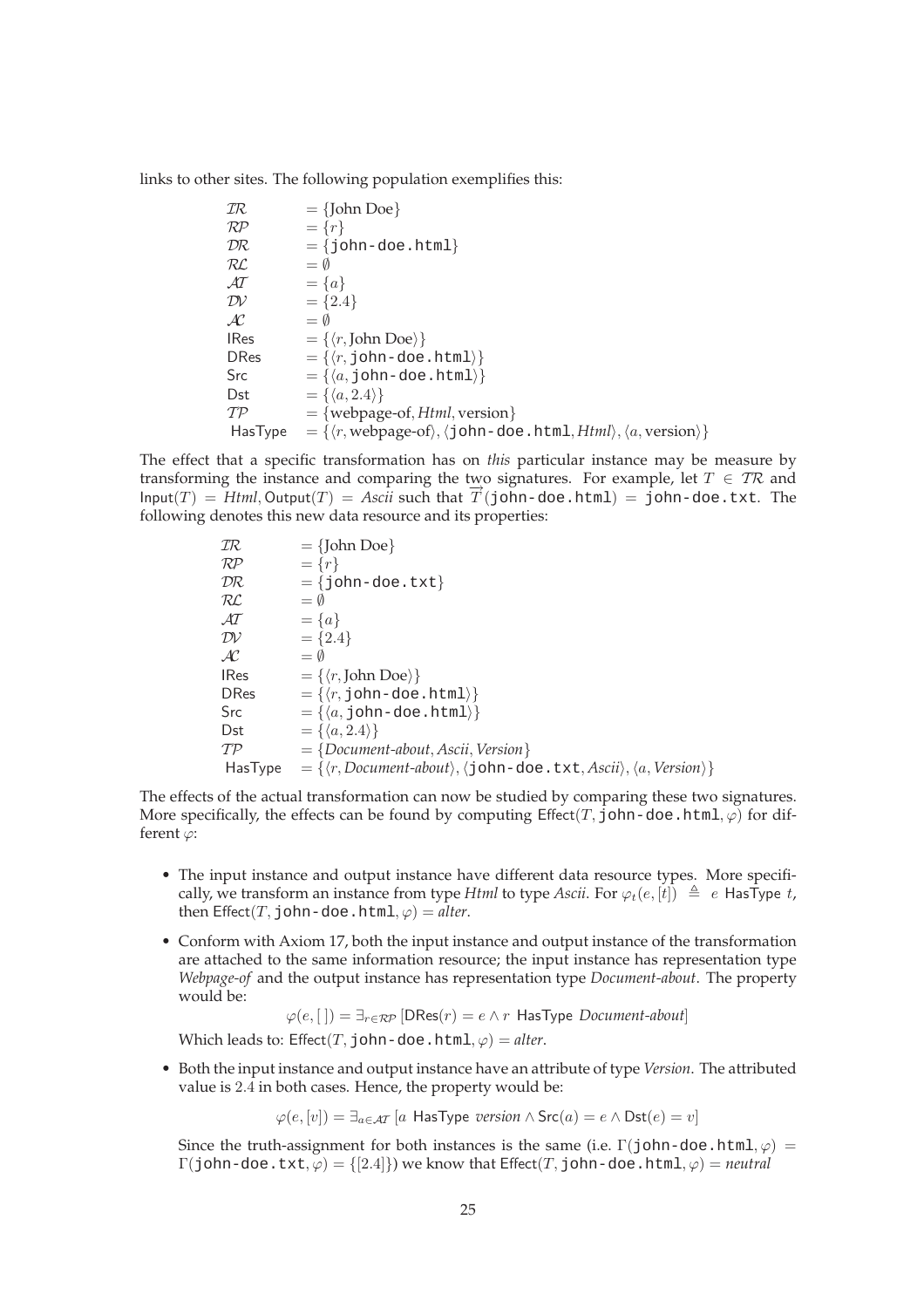Instances in the resource *space*, by definition, reflect the full extent of a given (data resource type) in the sense that every possible property of a type has an instance. By locating the instance in resource space that has every possible property, applying the transformation on this instance and comparing the two signatures the total effect of a signature.

## **7 Towards implementation: transformation selection**

When defining a transformational approach, we need to consider formal as well as practical aspects (see e.g. (Polo et al., 2002) for a database-oriented approach). In this section we consider transformation selection, in order to illustrate the application of our transformations in a practical context.

In previous sections we have described a model for resource space as well as a framework for transformations. These transformations may have effects on properties of the resources. In Section 7.1 we will discuss how these effects can be learned in a real application. In Section 7.2 we will focus on the basic patterns that we observe when looking at transformations, whereas patterns for choosing between several transformation paths is the focus of Section 7.3. Last but not least, in Section 7.4 we will discuss the foundations for a transformation selection algorithm.

## **7.1 Learning the effects of a transformation**

In resource base, the effects of transformations and properties of types can be *learned* in the following manner:

- Initially, it is assumed that a transformation is *neutral* with regard to every property, similar to the notion of being innocent until proven otherwise.
- After a transformation is performed on an instance (from resource base!), the properties of the input instance and the output instance are compared to study the effects:
	- **–** We may discover a new property of a type. For example: before the transformation was executed we did not have a single instance of the *Pdf* type with a price but after the transformation we do. This implies that the next time we compose a transformation (See Axiom 19) involving the *Pdf*-type we can use this additional knowledge.
	- **–** We may discover that a transformation is not neutral with regard to some property; i.e. it may alter, remove or add certain properties. For example, we may learn that a transformation from *Html* to *PostScript* removes all hyperlinks.

Being able to reason about transformations at this level is particularly convenient when composing transformations. In any practical situation one would want to know that it is possible to perform a certain transformation rather than knowing it is composed of several others. Being able to compose transformations automatically, based on the knowledge about its effects, is therefore an important feature.

Recall that initially, we assume that transformations are neutral with regard to all properties. This may not be the case and therefore it may not be possible to judge with 100% certainty what a transformation will do and if a certain (composed / complex) transformation is possible. These effects will have to be learned as time progresses, thus improving the quality of the transformation framework.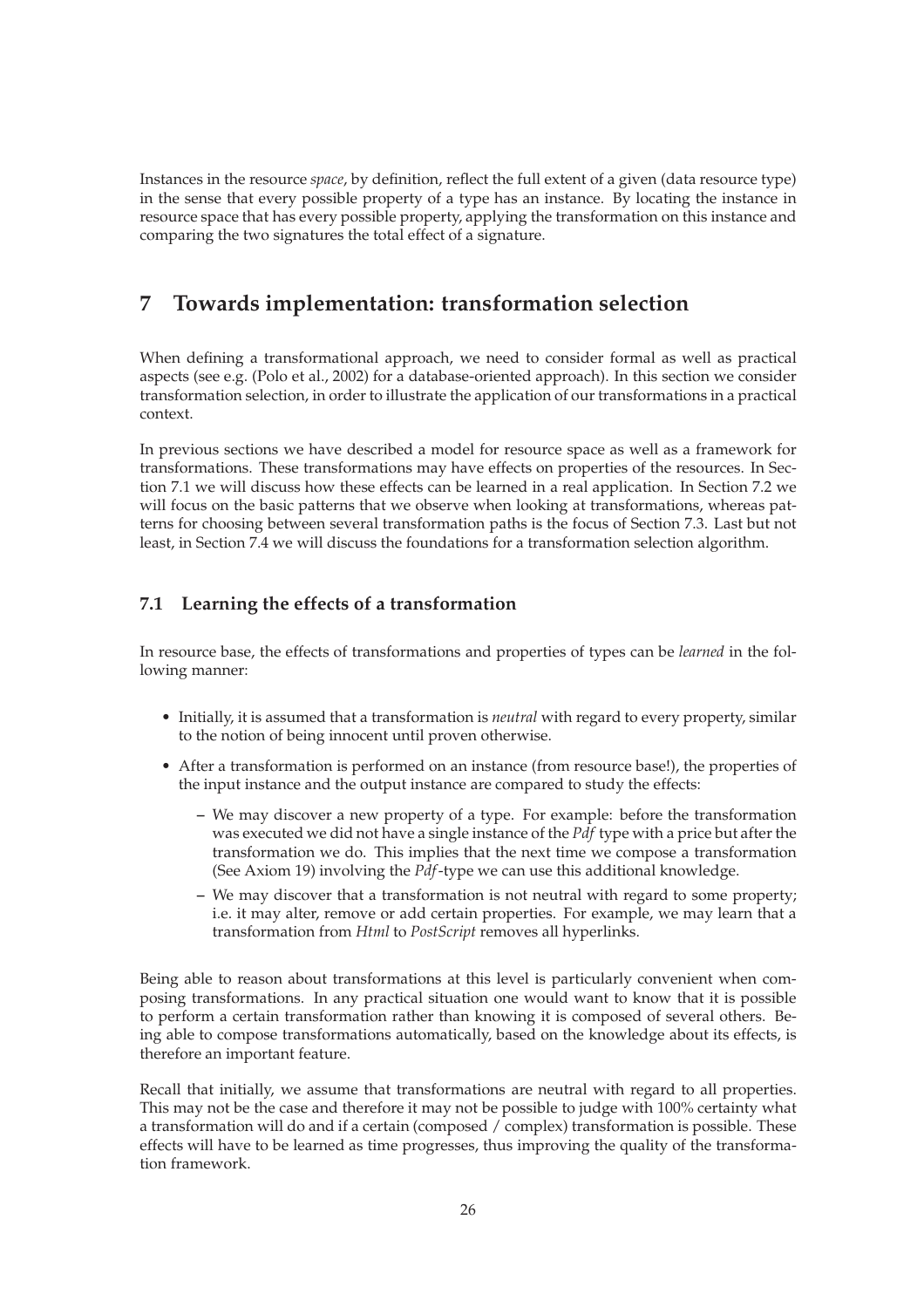#### **7.2 Basic patterns of transformations**

Transformations have an input type and an output type. Formally, if  $t_1, t_2 \in T\mathcal{P}$  and  $T \in T\mathcal{R}$ then  $t_1 \stackrel{T}{\rightarrow} t_2$  denotes the fact that with transformation T, instances of type  $t_1$  can be transformed into instances of type  $t_2$ . Furthermore, the transformation may have some effect on a property  $\varphi$ . For example: let  $\varphi(e, [t]) \triangleq e$  HasType t be the type property of a data resource and  $e \in \mathcal{DR}$  be a data resource. Then  $Effect(T, e\varphi) = neutral$  denotes that transformation T is neutral with regard to the HasType property for this specific instance. In Section 6.3 we have described how these effects can be determined at both the instance level and the type level.

Given the above, the two basic patterns are:

• A transformation from a type to a (different) type:  $t_1 \stackrel{T}{\rightarrow} t_2$ . For example: a transformation *from Html to Pdf*. A special case would be a a transformation from a type to the same type:  $\tilde{t}_1 \stackrel{T}{\rightarrow} t_1$ . For example: a transformation *from Html to Html* that removes all hyperlinks. This pattern is illustrated in the following diagram:



• A transformation from a type to different type, combined with a transformation to (yet) another type:  $t_1 \xrightarrow{T_1} t_2 \wedge t_2 \xrightarrow{T_2} t_3 \wedge T_3 = T_1 \circ T_2$ . For example, a transformation *from Html via PostScript to Pdf*. A special case would be a transformation from a type to a different type, combined with a transformation back to the first type:  $t_1 \xrightarrow{T_1} t_2 \wedge t_2 \xrightarrow{\gamma_1} t_1 \wedge T_3 = T_1 \circ T_2$ . For example, a transformation *from Xml via Html to Html*. Such a transformation may be used to achieve a certain effect on a property. This pattern is illustrated in the following diagram:



Using these two patterns a directed graph of transformations can be created: the nodes are data resource types and the arcs are transformations between these types.

#### **7.3 Patterns for transformation selection**

The transformation selection problem is to find the right path from an input type to an output type, which has to do with the properties that must or must not hold after the transformation has been executed. In this section we will present the selection patterns that may occur in a transformation graph.

Selection implies that a choice can be made. In other words, there must be at least two paths from a certain node to another. We observe the following selection patterns:

• Two or more different paths exist from one type to another. In this case there are one ore more paths from the input type to the output type. Each path may have different characteristics in terms of what it does to properties. This pattern is illustrated in the following diagram: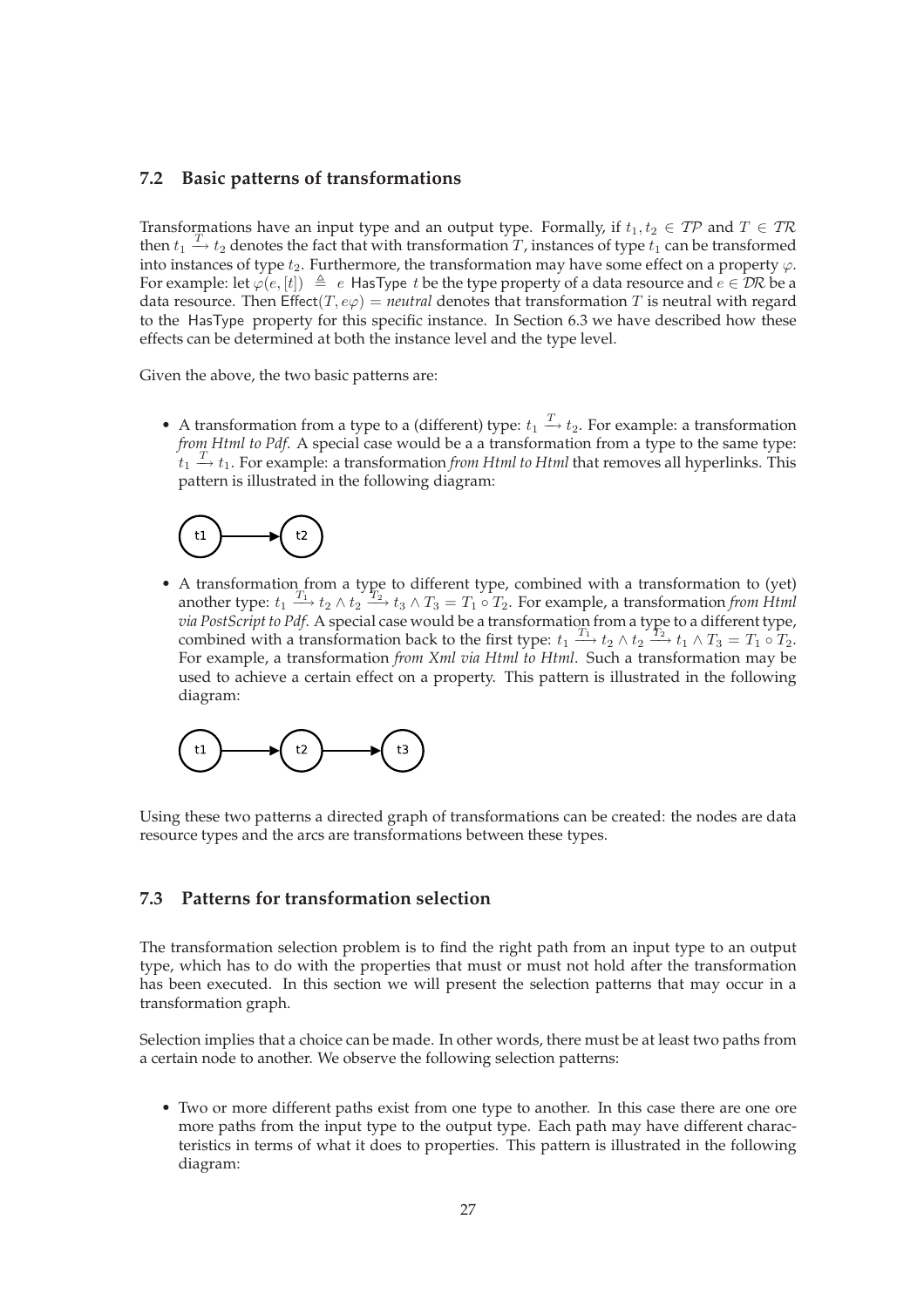

• Another option is that there exist both a direct and an indirect path from a given input to an output type. This pattern is illustrated in the following diagram:



• These patterns can, of course, be combined over and over to form even more complex structures. For example the situation where one can choose between many possible paths from the input type via an intermediate type to an output type, as well as a direct transformation from the input type to the output type. This is illustrated in the following diagram:



Using combinations of these patterns over and over results in the (directed) transformation graph. The actual choice is based on properties: which properties must hold after the transformation and which must not hold. The (characteristics of the) algorithm for doing this selection is described in the next section.

### **7.4 Transformation selection**

We have stated before that transformations can be used to improve the aptness of a data resource for users. In this section we discuss the issue of how to decide which transformation does this best. The metric for assessing the quality of a transformation is based on properties. At a high level of abstraction the decision boils down to comparing the properties that a data resource is expected to have after a transformation with the properties desired by the user. In earlier work (see (Gils et al., 2005)) we presented a specific algorithm that took not only the properties into account, but also the length of the transformation path (in the directed graph where data resource types are nodes and transformations are the arcs). In this section we ignore these path-lengths for the time being.

The first step in this decision process is to determine the expected properties of a data resource after it is transformed (possibly by a composed transformation!). This can be achieved by calculating the expected truth assignment for every possible property after each possible transformation on a given data resource.

Recall that the the truth assignment for a property, given a data resource, is a sequence of resource space elements. Hence, the he truth assignment for every possible property is given by the function  $\Psi : \mathcal{DR} \rightarrow (\Phi \rightarrow \wp(\mathcal{RE}^*))$ . This relation is defined as follows:

$$
\Psi(e) \triangleq \{ \langle \varphi, \Gamma(e, \varphi) \rangle \mid \varphi \in \Phi \}
$$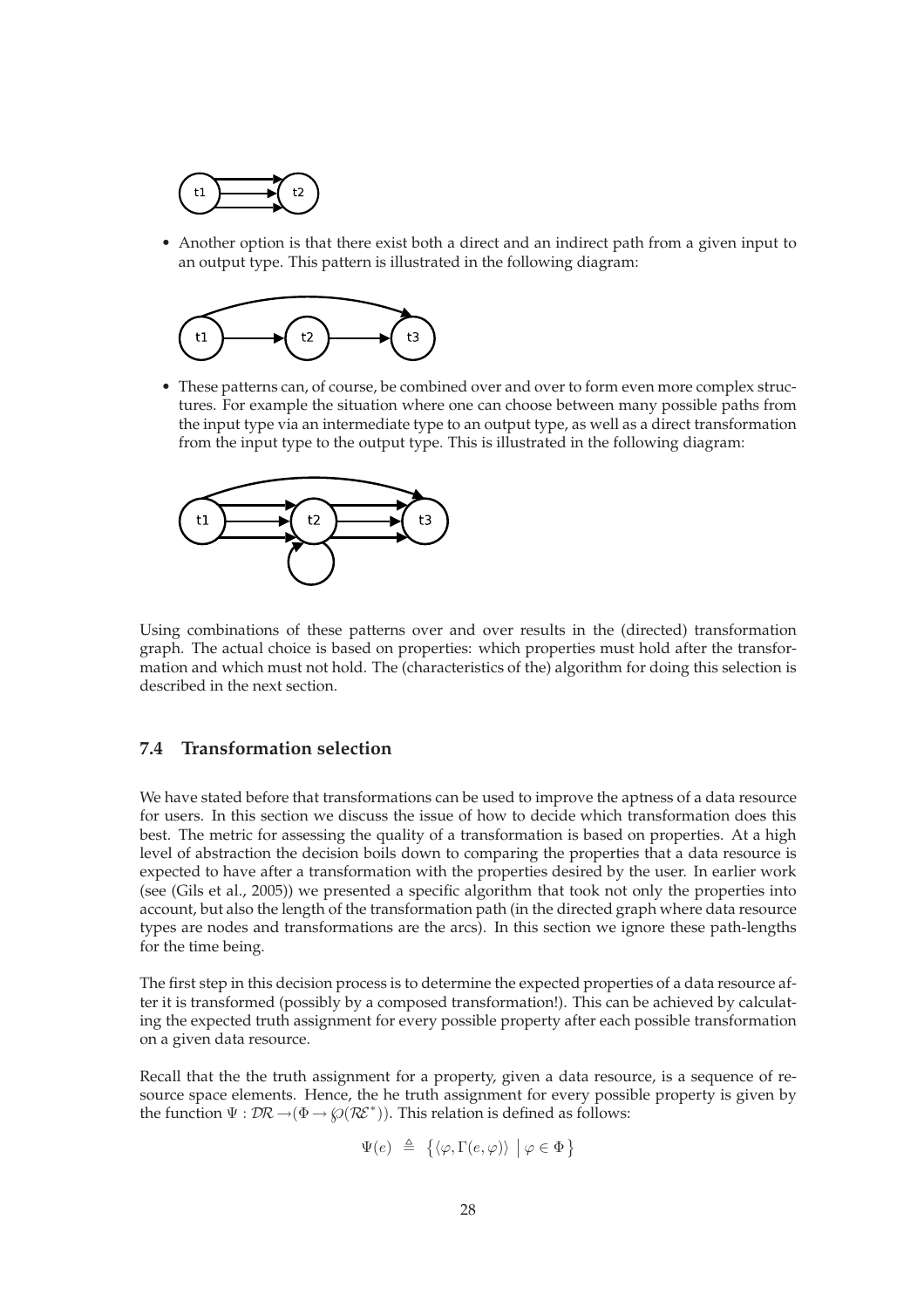The following example illustrates the use of this relation. Let  $\Phi$  be the language of all properties such that there are exactly two properties  $\varphi_1$  and  $\varphi_2$ . Furthermore, let e be a data resource of type t. The first property is made true for  $e$  by exactly a resource space element  $w_1$  as well as element  $w_2$  and the second property is made true by exactly the sequence of resource space elements  $[w_3, w_4]$ . Then we know that:

$$
\Psi(e) = \{ \langle \varphi_1, \{ [w_1], [w_2] \} \rangle, \ \langle \varphi_2, \{ [w_3, w_4] \} \rangle \}
$$

This shorthand notation allows us to easily decide on the effects of a transformation by comparing the truth assignment of the properties of a data resource with the truth assignment of the properties of the transformed data resource. Continuing the previous example, if  $T_1$  is a transformation (with  $Input(T_1) = t$ ) such that

$$
\Psi(\overrightarrow{T}_1(e)) = \{ \langle \varphi_1, \{ [w_1] \} \rangle, \ \langle \varphi_2, \{ [w_3, w_5] \} \rangle \}
$$

Then we can conclude that this transformation is *removing* for property  $\varphi_1$  and *removing* for  $\varphi_2$ . This shorthand, together with the learned effects of transformations (see Section 7.1) provide the machinery for estimating the expected truth assignment for a data resource after it is transformed. For example, if  $T_2$  a transformation (with  $\text{Input}(T_2) = t$ ) for which we know that Effect( $T_2, t, \varphi_2$ ) then we know that the data resource resulting from  $T_2(e)$  will not have property  $\varphi_2$ ; its truth assignment will be void (i.e.  $\Gamma(\overline{T}_2(e), \varphi_2) = \{[\emptyset]\}\$ ).

The second step is to compare the expected truth assignment of properties for the transformed data resource to the wishes of the user with regard to these properties. Let  $\mathcal{U} \subseteq \Phi \times \mathbb{R}$  denote a preference assignment (as a real number) with regard to properties.

A positive preference assignment indicates that the property must be present, a negative assignment indicates that the property must not be present and a zero-assignment denotes indifference. For example:

$$
\mathcal{U} = \{ \langle \varphi_1, 10 \rangle, \langle \varphi_2, -5 \rangle \}
$$

denotes that  $\varphi_1$  must be present and  $\varphi_2$  must not be present. Evenmore, the magnitude of the preference assignment that this specific user finds the prences of  $\varphi_1$  twice as important as the absence of  $\varphi_2$ . This step is completed by comparing the truth assignment of properties for every possible transformation to  $U$ . This is illustrated in the following example. Let

- $e, f \in \mathcal{DR}$  be data resources
- *Doc, Pdf* ∈  $\mathcal{D}R_{\tau}$  be two data resource types
- $r_1, r_2 \in \mathcal{RL}, T \in \mathcal{TR}$  such that  $e \stackrel{r_1}{\leadsto} f$  and  $\overrightarrow{T}(e) \stackrel{r_2}{\leadsto} f$
- *Hyperlink, Refernece*  $\in \mathcal{RL}_{\tau}$  be two relation types
- The language for properties is  $\Phi = {\varphi_t, \varphi_s, \varphi_r}$  such that
	- $-\varphi_t(e, [t]) \triangleq e$  HasType t is the typing property
	- $\varphi_s(e, []$   $\triangleq$  *e* HasType *Doc* is a more specific typing property for it tests whether an instance has the specific data resource type *Doc*.
	- $\varphi$ <sub>r</sub>(e,  $\lceil \cdot \rceil \triangleq \exists_r$  [Src(r) = e ∧ r HasType *Hyerlink*] is the property denoting that a resource has outgoing hyperlinks.

Given the truth assignment for properties, as well as a vector of preference assignments  $U$  we can now come to a decision with regard to the *aptness* of e and  $\overline{T}(e)$  for this  $\mathcal{U}$ . Let: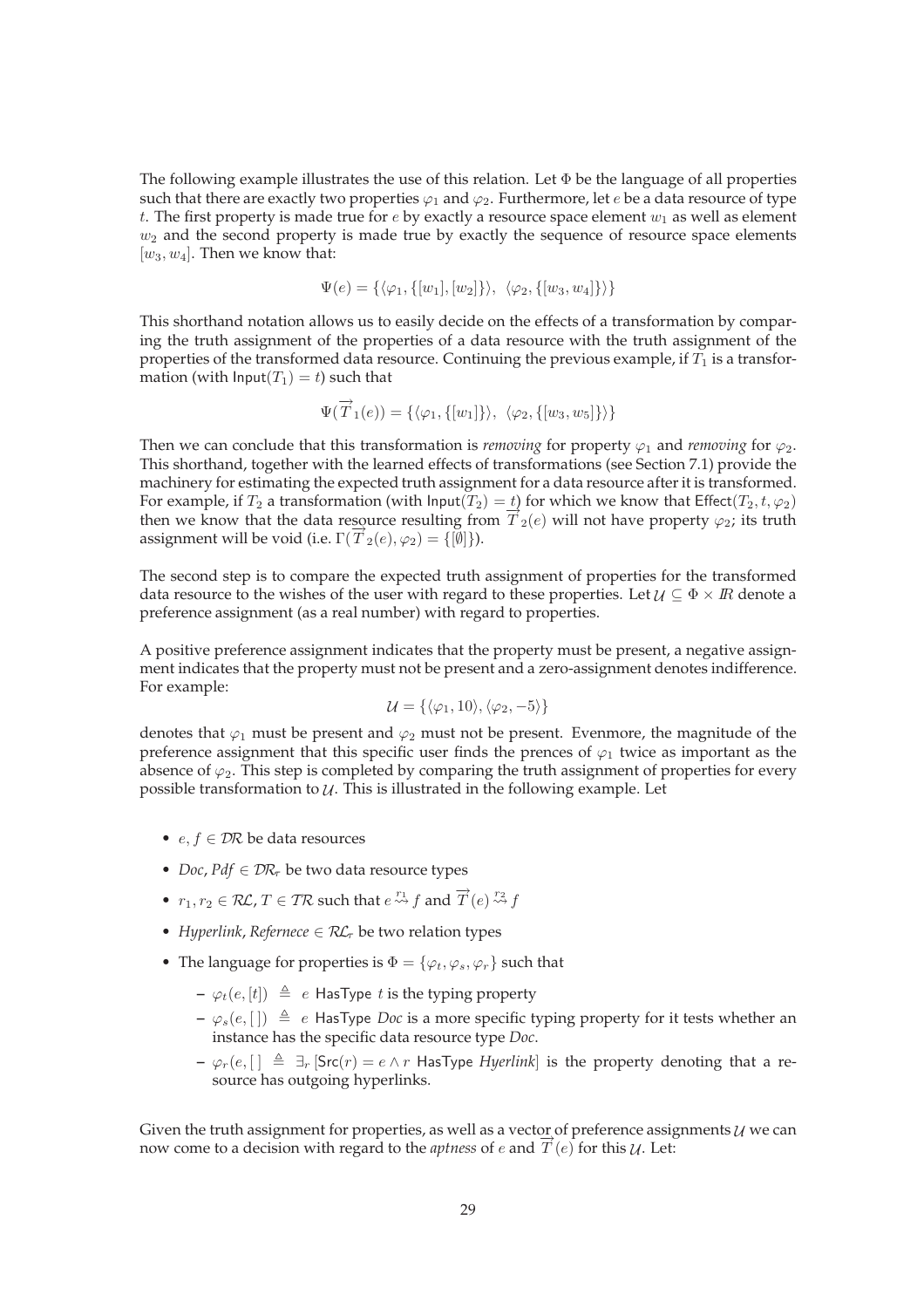- $\Psi(e) = {\langle \varphi_t, {\{|Doc|}\rangle}, \langle \varphi_s, {\{| |\}}\rangle, \langle \varphi_r, {\{| |\}}\rangle\}$ in other words, e is of type *Doc* and indeed has an outgoing hyperlink.
- $\Psi(\overline{T}(e)) = {\langle \varphi_t, \{ [Pdf] \} \rangle, \langle \varphi_s, \{ [\emptyset] \} \rangle, \langle \varphi_r, \{ [\emptyset] \} \rangle \}$ in other words,  $T(e)$  is of type *Pdf* and has no outgoing hyperlinks (instead the relation can, for example, be of type *Reference*).
- $\mathcal{U} = \{\langle \varphi_t, 0 \rangle, \langle \varphi_s, -10 \rangle, \langle \varphi_r, 5 \rangle\}$ in other words, the user refuses data resources of type *Doc* and would prefer them to have outgoiing hyperlinks.

We can now simply calucate the quality/aptness score of both data resources with regard to the users wishes. The quality score of  $e = -10 + 5 = -5$ . Sincie e is of type *Doc* it receives a penalty of −10 and since it has outgoing hyperlinks it receives a positive score of 5. Similarly, the quality score of  $\overline{T}(e) = 10 - 5 = 5$ . Clearly the transformation increases the aptness given the current preferences of the user.

## **7.5 In practice**

Systems that deploy a transformation selection strategy face the problem of implementing an algorithm to do so. A number of choices have to be made while doing so:

- What to do with cyclic transformation graphs: a depth-first exhaustive search may get stuck and loop forever.
- What to do with very large transformation graphs: it may be impractical to perform an exhaustive search in real time; it may simply take too long to calculate all possible paths. A solution to this problem might be to adopt a penalty-based approach:
	- **–** long paths are penalized. This implies that each step receives a step-penalty
	- **–** after each step the penalty of the current path is calculated by comparing the expected truth assignment of properties with the desired properties by the user.

if the current penalty exceeds a predefined penalty the path will no longer be considered.

• Even if the transformation graph is relatively small then an important question is: is the user willing to wait while the algorithm executes as oposed to simply accepting the untransformed resource or going for the first possible transformation path that is found.

## **8 Conclusion**

With the aparent rise of the Web as a medium for *information supply* it becomes increasingly important to deal with its heterogeneity (heterogeneity in terms of the *form* and *format* of resources). In this article we zoom in on *search* tools on the Web and hypothesize that merely looking at topicality when selecting resources that conform to an information need is not enough. Because of the heterogeneous nature of the Web, we propose to use *aptness* instead.

Searching for apt resources for a given information need (as opposed to topically relevant resources) implies that the topicality of a resource, its form and its formt must be taken into account. To explore a system that for such a task we have taken the following steps. We firstly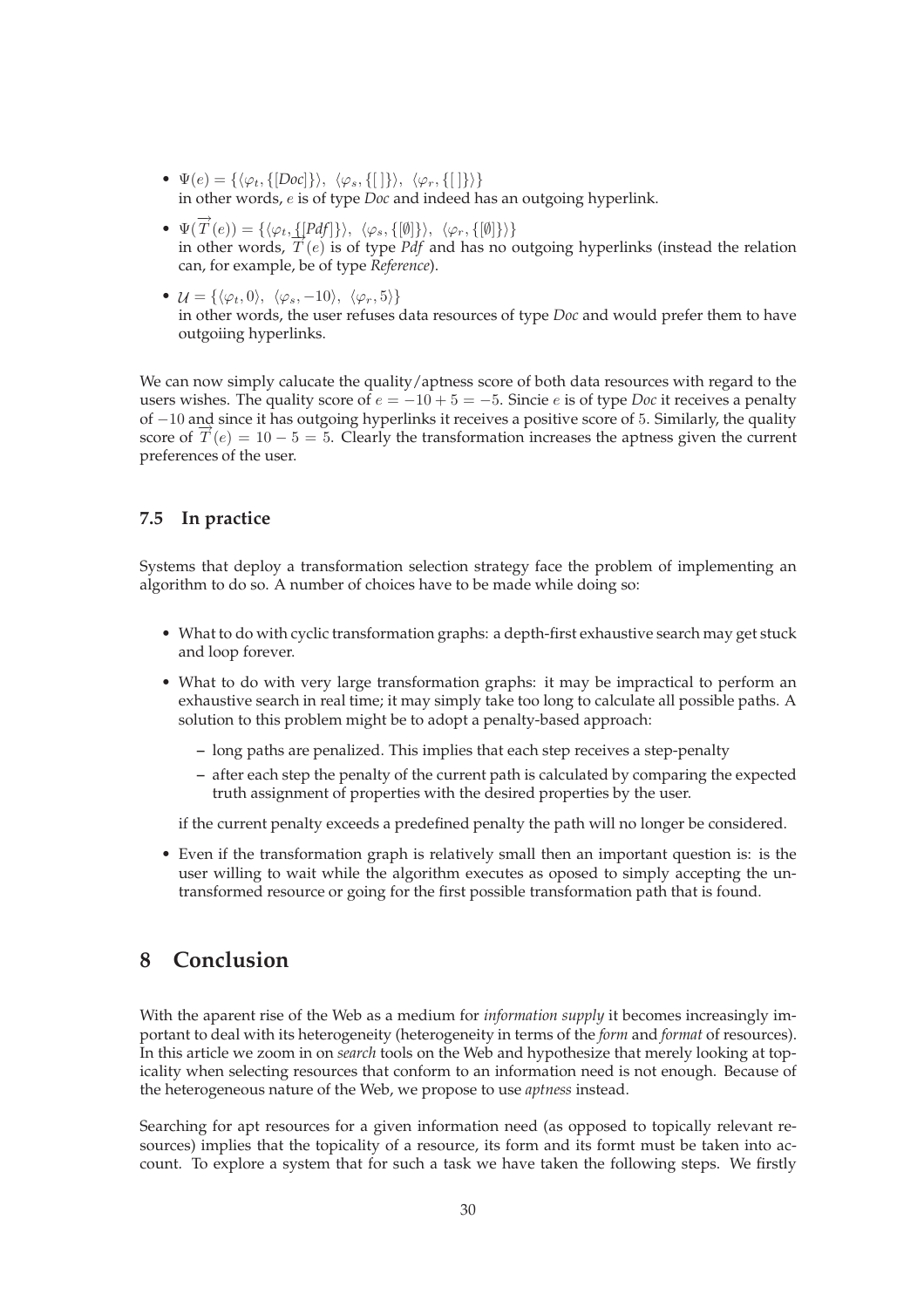studied the resources that are available to us online (The resources that are available in a given situation are together called a resource base. All potentional resource bases are called resource space). This has resulted in a formal model for resource space (Section 3). The heterogeneity of resource space (and thus all potential resource basis) comes to the for in the typing mechanism for our model (Section 4). In our model we follow a *types follow population* approach, meaning that the types are derived from the instances (instead of defining the types first and fitting the population to the prescribed scheme as is common in e.g. database design).

The major contribution of this article, though, is the transformation framework as described in Section 5 for it is the basis for dealing with heterogeneity in information supply be (search) tools on the Web. The simplest definition of a transformation, in this context, is a piece of software that transforms instances (of a certain type) to instances (of, potentially, another type). We describe what transformations are, what their characteristics are and how they can be composed to make complex transformations. As for the search architecture: in Section 6 we extend the transformation framework with a mechanism to measure the effect that a transformation may have on (properties of) resources in a given resource base. Properties of resources are, in essense, any relation, attribution or type that such a resource may have. These properties can either be neutral to such a property (both the input instance and the output instance have this property), it can remove a property (the input instance has it, but the output instance does not), it can introduce a property (the input instance does not have it, but the output instance does) or it may alter the property (both instances have it, but their respective *values* for this property are different).

The data resource types combined with the transformations form a directed graph: the types are the nodes and the transformations are the edges. For each edge we (may or may not) know the effect on properties.

These effects, which may be learned from a real resource base, provide a good starting point for aptness-based search on the Web. We propose a *push-down selection*-like scheme. As soon as a searcher's information need is known (i.e. the query) the first step is to select the topically relevant resources. In the second step we try to upgrade the *aptness* of resources by means of transformations. That is: we know from the query which properties instances must have (the topic being one of them) and try to transform the relevant resources so that they will have these properties.

In Section 7.4 we have described how transformations can be selected to estimate which (composed) transformations are "best" at performing the desired transformation on an input resource. In theory this can be done by comparing the properties desired by the user with the expected properties of data resources after a transformation has taken place. In real applications several issues have to be resolved such as how to deal with cyclic transformation graphs and (very) large graphs: it may simply take too much time to do an exhaustive search of all possible paths. A penalty-based approach (penalizing long paths and undesireable manipulation of properties by transformations) may resolve these issues.

A lot of work remains to be done in this area. We are currently working on an Web retrieval system (i.e. a search engine) that combines the push-down selection mechanism with the transformation selection algorithm. That is, we are working on a search engine for *aptness*-based search.

## **References**

Al-Mishwat, A. T. (2000). Zgeoref: a program for transformation of georef database bibliographical extracts to reference formats suitable for earth science journals. *Computers & Geosciences*, 26(5):607–611.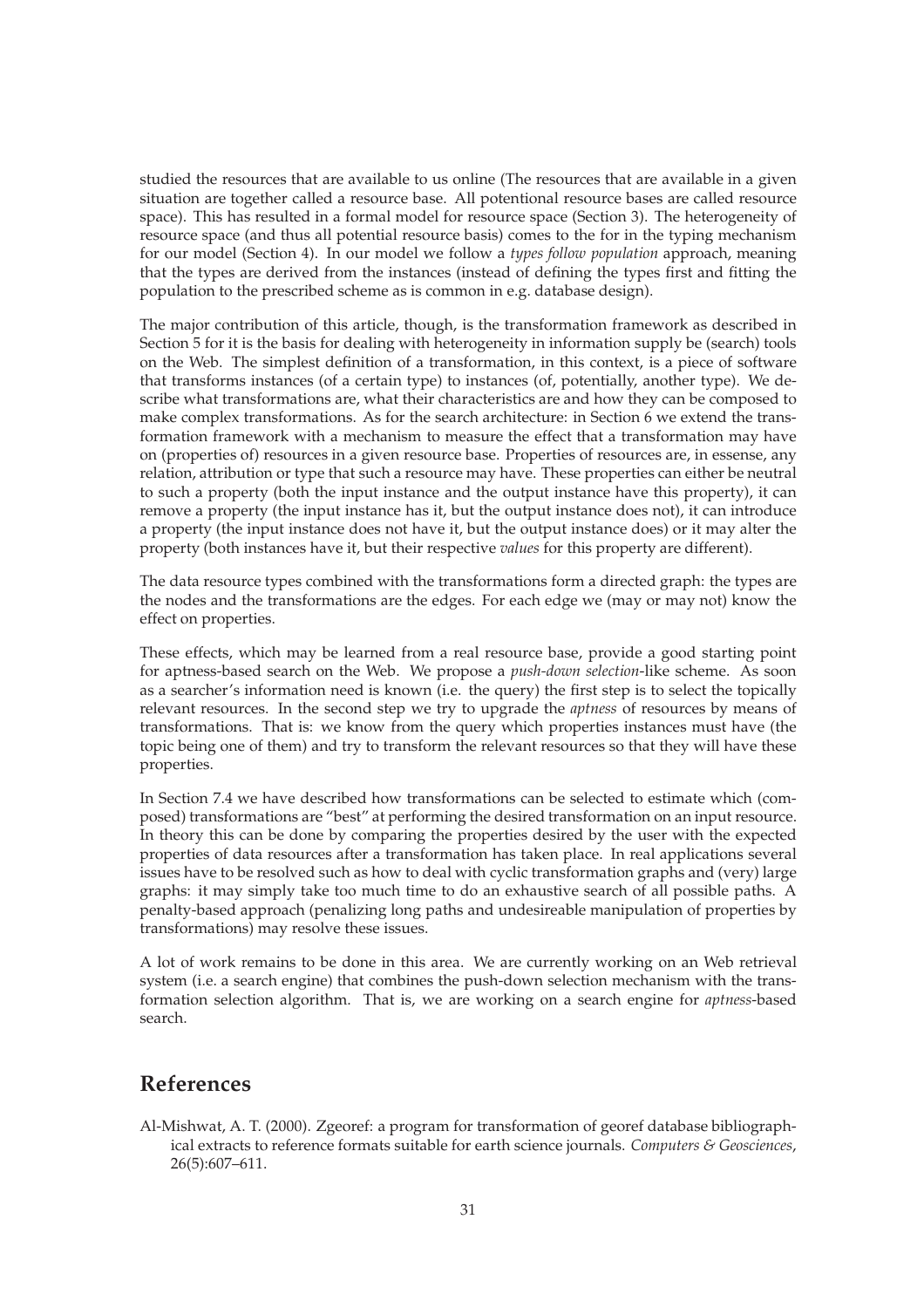- Andries, M., Engels, G., Habel, A., Hoffmann, B., Kreowski, H.-J., Kuske, S., Plump, D., Schürr, A., and Taentzer, G. (1999). Graph transformation for specification and programming. *Science of Computer Programming*, 4(1):1–54.
- Berners-Lee, T. (1994). Universal resource identifiers in www. Technical Report RFC 1630, IETF Network Working Group, http://www.ietf.org/rfc/rfc1630.txt.
- Bommel, P. v., Kovács, G., and Micsik, A. (1994). Transformation of database populations and operations from the conceptual to the internal level. *Information Systems*, 19(2):175–191.
- Booch, G., Rumbaugh, J., and Jacobson, I. (1999). *The Unified Modelling Language User Guide*. Addison-Wesley, Reading, Massachusetts, USA. ISBN 0-201-57168-4
- Bruce, K. and Wegner, P. (1990). An algebraic model of subtype and inheritance. In Bancilhon, F. and Buneman, P., editors, *Advances in Database Programming Languages*, ACM Press, Frontier Series, pages 75–96. Addison-Wesley, Reading, Massachusetts.
- Bush, V. (1945). As we may think. *The Atlantic Monthly*, 176(1):101–108.
- Chen, P. (1976). The entity-relationship model: Towards a unified view of data. *ACM Transactions on Database Systems*, 1(1):9–36.
- Conklin, J. (1987). Hypertext: An Introduction and Survey. *IEEE Computer*, 20(9):17–41.
- Date, C. J. (2003). *An introduction to Database Systems*. Addison Wesley, Bosten, Massachusets, USA, 8th edition. ISBN: 0-321-18956-6
- Feng, L., Hoppenbrouwers, J., and Jeusfeld, M. (2001). Towards knowledge-based digital libraries. *SIGMOD Record 30*, 1:41–46.
- Gils, B. v., Proper, H., and Bommel, P. v. (2003a). A conceptual model for information suppy. *Data & Knowledge Engineering*, 51:189–222.
- Gils, B. v., Proper, H., and Bommel, P. v. (2003b). Towards a general theory for information supply. In Stephanidis, C., editor, *Proceedings of the 10th International Conference on Human-Computer Interaction*, pages 720–724, Crete, Greece, EU. ISBN 0805849300
- Gils, B. v., Proper, H., Bommel, P. v., and Vrieze, P. d. (2005). Transformation selection for aptnessbased web retrieval. In Williams, H. and Dobbie, G., editors, *Sixteenth Australasian Database Conference (ADC2005)*, volume 39 of *Conferences in Research and Practice in Information Technology Series*, pages 115–124, Sydney, New South Wales, Australia. Australian Computer Society. ISBN 1-920682-21-X
- Gils, B. v. and Schabell, E. (2003). User-profiles for information retrieval. In *Proceedings of the 15th Belgian-Dutch Conference on Artificial Intelligence (BNAIC'03)*, Nijmegen, The Netherlands.
- Goguen, J. A., Thatcher, J. W., Wagner, E. G., and Wright, J. B. (1977). Initial algebra semantics and continuous algebras. *Journal of the ACM (JACM)*, 24(1):68–95. ISSN: 0004-5411.
- Halpin, T. (1995). *Conceptual Schema and Relational Database Design*. Prentice-Hall, Sydney, Australia, 2nd edition.
- Hofstede, A. t., Proper, H., and Weide, T. v. d. (1993). Formal definition of a conceptual language for the description and manipulation of information models. *Information Systems*, 18(7):489– 523.
- Hofstede, A. t. and Weide, T. v. d. (1993). Expressiveness in conceptual data modelling. *Data & Knowledge Engineering*, 10(1):65–100.